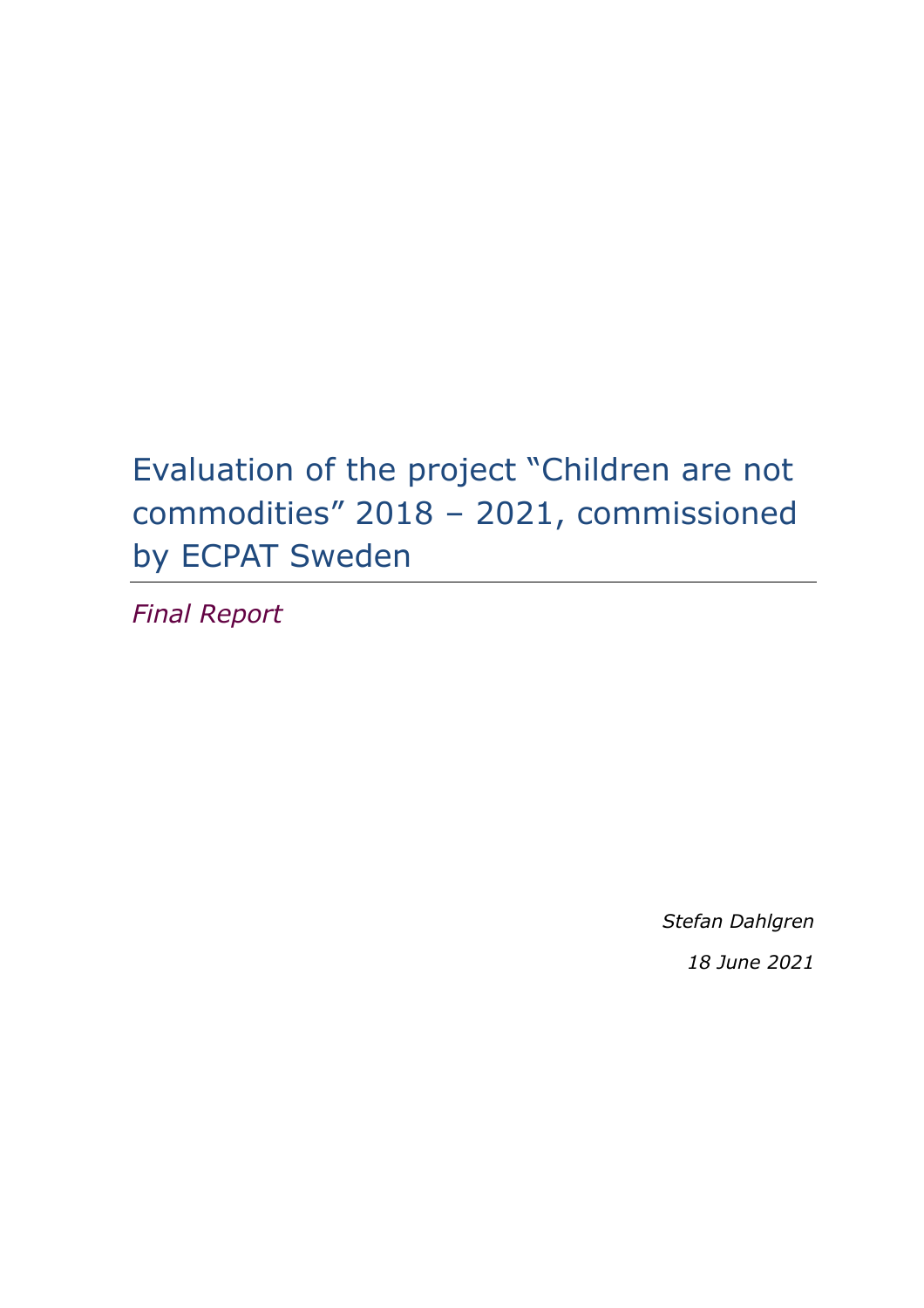# **CONTENTS**

| 1              |  |  |
|----------------|--|--|
| 1.1            |  |  |
| $\overline{2}$ |  |  |
| 2.1            |  |  |
| 2.2            |  |  |
| 2.2.1          |  |  |
| 2.3            |  |  |
| 2.4            |  |  |
| 2.5            |  |  |
| 2.6            |  |  |
| 2.7            |  |  |
| 2.8            |  |  |
| 2.9            |  |  |
| 3              |  |  |
| 3.1            |  |  |
| 3.2            |  |  |
| 4              |  |  |
| 4.1            |  |  |
| 4.2            |  |  |
| 5              |  |  |
|                |  |  |
| 5.2            |  |  |
| 6              |  |  |
| 7              |  |  |
| 7.1            |  |  |
| 7.2            |  |  |
| 7.3            |  |  |
| 8              |  |  |
|                |  |  |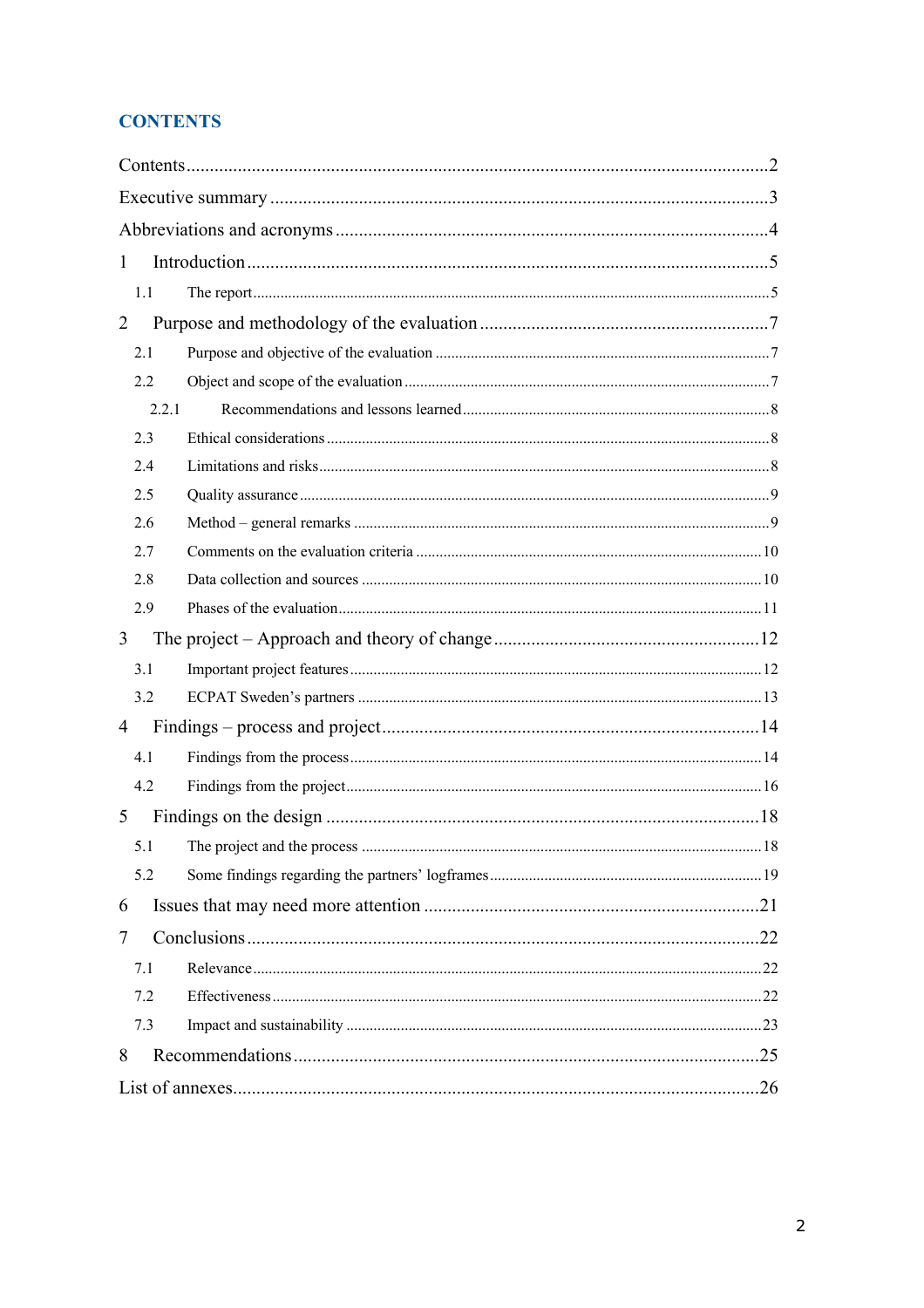## **EXECUTIVE SUMMARY**

During 2017, ECPAT Sweden decided to extend its activities into financing and managing projects outside Sweden. The reason was that much of what the organisation is working against in Sweden originates abroad, and that a substantial number of Swedes travel to other countries in order to abuse children. Cooperation was established with APLE (Action pour les enfants) in Cambodia and ECPAT Philippines, and a three-year project was funded by to the Swedish Postcode Lottery.

This report summarises the final evaluation of the project, carried out during May–June 2021, which assesses its achievements and proposes recommendations for similar future interventions by ECPAT Sweden.

The purpose of the project was twofold: a learning *process* for ECPAT Sweden to manage projects abroad, and a *project* to contribute to fighting sexual exploitation in the two countries. The goals may be summarised in this way:

- To establish international programming at ECPAT Sweden
- To develop capacity at ECPAT Sweden to run international programming
- To achieve specified goals in the programme countries

The first year concentrated on joint programming by ECPAT Sweden and each of the two other partners separately, and the second and third year to progressively implement the plans.

The findings show that the project generally was successful, both regarding the capacity development process at ECPAT Sweden and the implementation of the project in Cambodia and The Philippines. Particular achievements were strengthening the ability by authorities to handle increased online abuse and cybercrime in both countries, the positive response by regional authorities to increase engagement with this kind of crime in the two provinces of Laguna and Batangas in The Philippines, visible changes in attitudes and practices by police and other authorities to apply more child-centred procedures, in particular regarding child protection.

The evaluation concludes that the way ECPAT Sweden chose to gain experience on how to run projects abroad through a learning-by-doing approach was both relevant and effective. Sustainability is still uncertain, but steps are taken to establish permanent procedures and an institutional memory that is robust.

Also the project parts implemented in the two countries were highly relevant and effective by reaching all expected objectives and, in the case of project activities in the two provinces in Laguna and Batangas, even exceeding the plans. The latter achievement also points towards sustainability of these actions.

The recommendations by the evaluation focus on taking actions to maintain "momentum" for ECPAT Sweden regarding managing projects abroad by having permanent, non-project funded staff for managing projects abroad, and to soon decide on continuation of the current cooperation or establish new projects. In view of the success of the joint planning and implementation procedures, a recommendation is to include this as the normal way for international cooperation by ECPAT Sweden.

A couple of recommendations are also given to all partners to look closely at the current ways to handle planning and reporting, especially the use of logframes, and that time frames and external factors may be given more consideration in future project planning.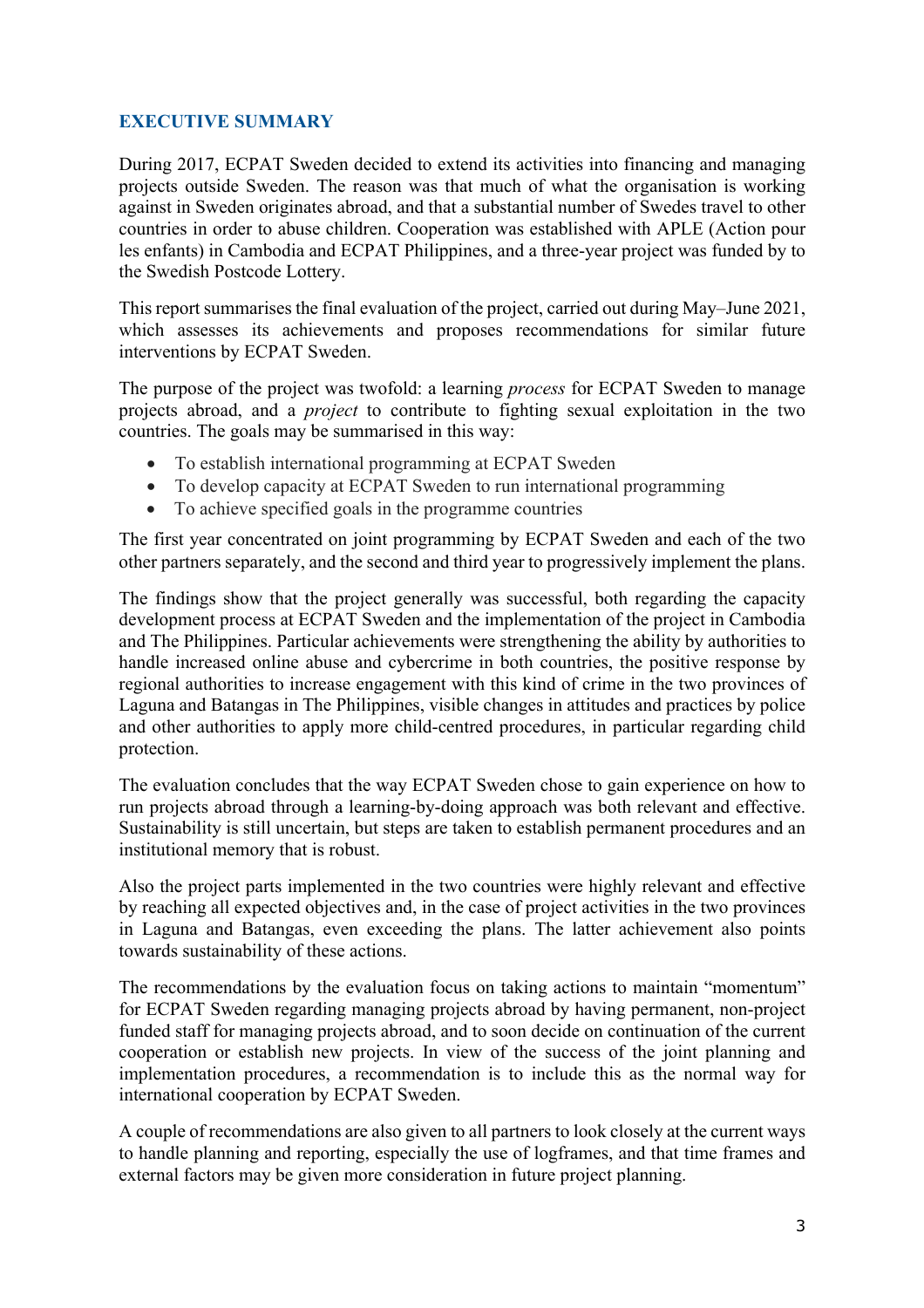# **ABBREVIATIONS AND ACRONYMS**

| APLE         | Action pour les enfants                                                                              |
|--------------|------------------------------------------------------------------------------------------------------|
| DAC .        | Development assistance committee (at OECD)                                                           |
| <b>ECPAT</b> | End Child Prostitution, Child Pornography, and Trafficking of Children for<br><b>Sexual Purposes</b> |
| <b>CSAE</b>  | Child sexual abuse and exploitation                                                                  |
| NGO          | Non-governmental organisation                                                                        |
| ToR          | Terms of reference                                                                                   |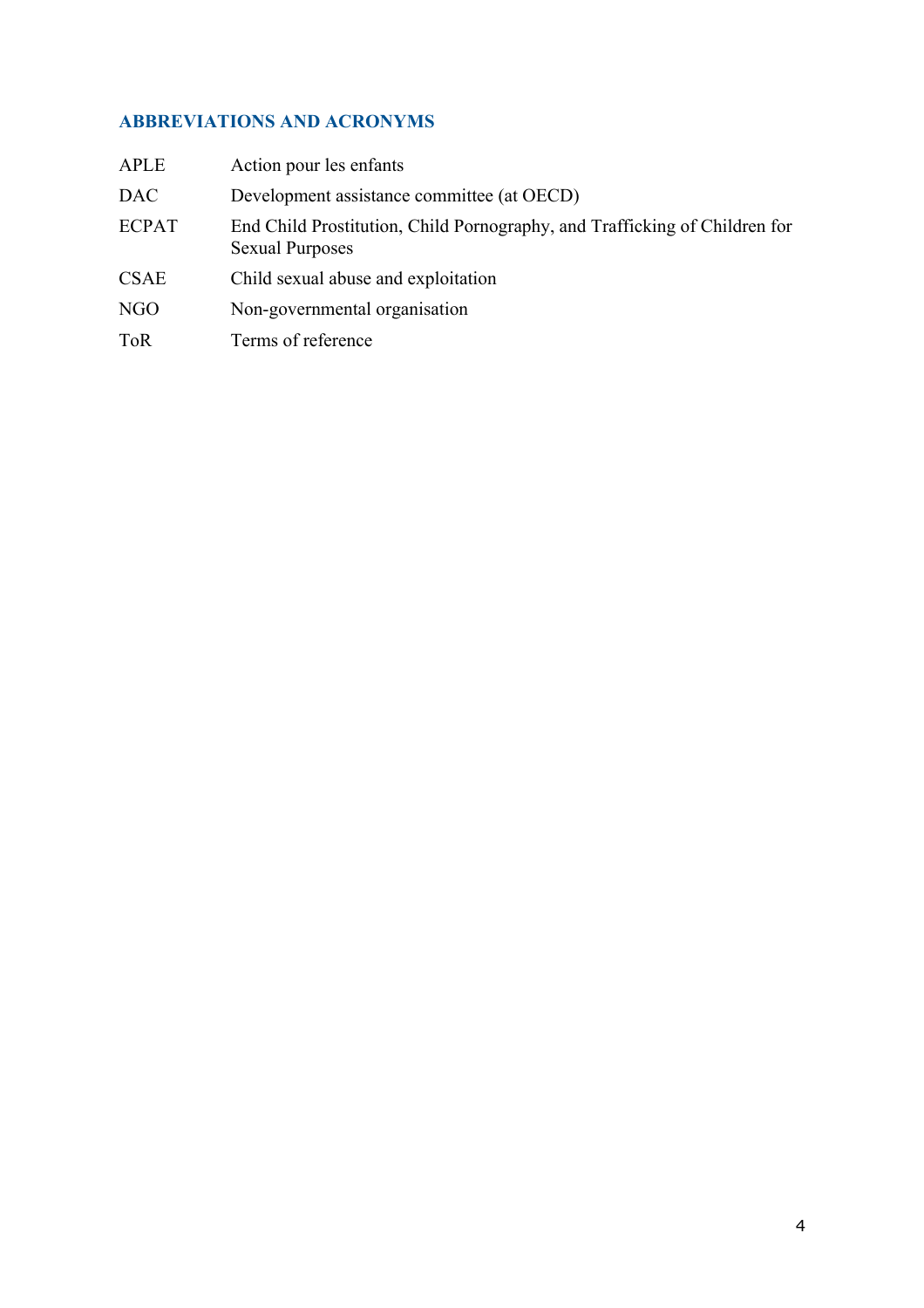# **1 INTRODUCTION**

During 2017, ECPAT Sweden decided to extend its activities into financing and managing projects outside Sweden. The reason was that much of what the organisation is working against in Sweden originates abroad and that a substantial number of Swedes travel to other countries in order to abuse children.

Because of previous contacts through ECPAT International and because travelling Swedish offenders often choose countries in Southeast Asia to look for victims, Cambodia and the Philippines were selected, and discussions started with APLE (Action pour les enfants) in Cambodia and ECPAT Philippines. An application to Swedish Postcode Lottery (a charity) for a three-year project was approved, and an agreement between the lottery and ECPAT Sweden was signed in December 2017.

Agreements – Memoranda of Understanding (MoUs) – for funding and joint management were later signed between ECPAT Sweden and the two partners respectively. The project would originally run from January 2018 to December 2020 and it was later extended to April 2021 in Cambodia and to June 2021 in the Philippines.

This report summarises the final evaluation of the project and assesses its achievements and proposes recommendations for similar future interventions by ECPAT Sweden.

The evaluation was carried out during May and June 2021 by an independent consultant<sup>1</sup>, commissioned by ECPAT Sweden.

# **1.1 The report**

The report begins with an introduction, followed in chapter 2 by a description of the evaluation task and the methodology. Chapter 3 has a discussion of the programme's particular features and of the intervention logic or theory of change.

The findings of the evaluation are presented in chapter 4. Chapter 5 and 6 discusses findings on the project design and issues that may have needed more attention. The evaluation's Terms of Reference (ToR) indicate that the emphasis of the evaluation should be the experiences by ECPAT Sweden on managing international projects and suggest that some of the six DAC evaluation criteria<sup>2</sup> should be used. Chapter 7 provides conclusions for each of the selected

 $1$  Even if the evaluation was conducted by a single evaluator, the report has usually "we" as the subject instead of "I", which seems too personal, or "the evaluation", which sounds a bit bureaucratic. Sentences with a personal pronouns are also easier to read – and to write.

<sup>&</sup>lt;sup>2</sup> The Evaluation Network within OECD's Development Assistance Committee (DAC) developed many years ago a set of five criteria for evaluation of development cooperation projects and programmes. The international evaluation criteria (formerly known as the OECD/DAC criteria) used to be five: relevance, effectiveness, efficiency, sustainability and impact. They capture essential aspects of performance, and have proven to be useful and applicable for most development cooperation projects and programmes. A sixth criterion – *coherence* – was officially added in November 2019, and it aims to assess to what extent the reviewed intervention (project or programme) is line with other initiatives in a sector or regarding a problem and if such initiatives are aiming in the same direction.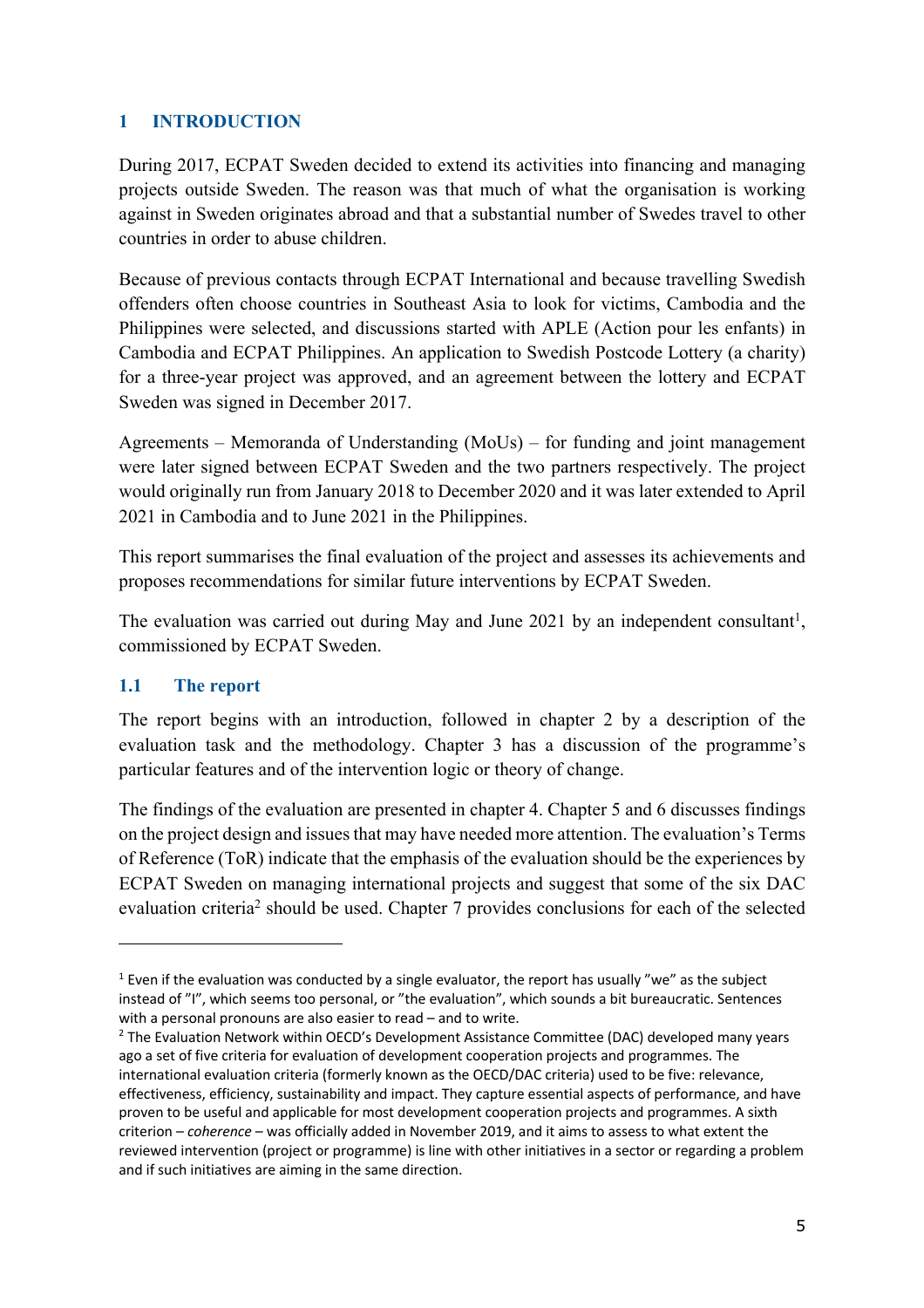evaluation criteria. In the concluding chapter 8 we propose recommendations to be considered by ECPAT Sweden for future international projects. No lessons learned are proposed as we consider such lessons as part of the recommendations and conclusions.

In appendices are the ToR, a list of persons met for the evaluation, lists of references and programme documentation used for the evaluation, a brief summary in English of the project document, and examples of interview guides.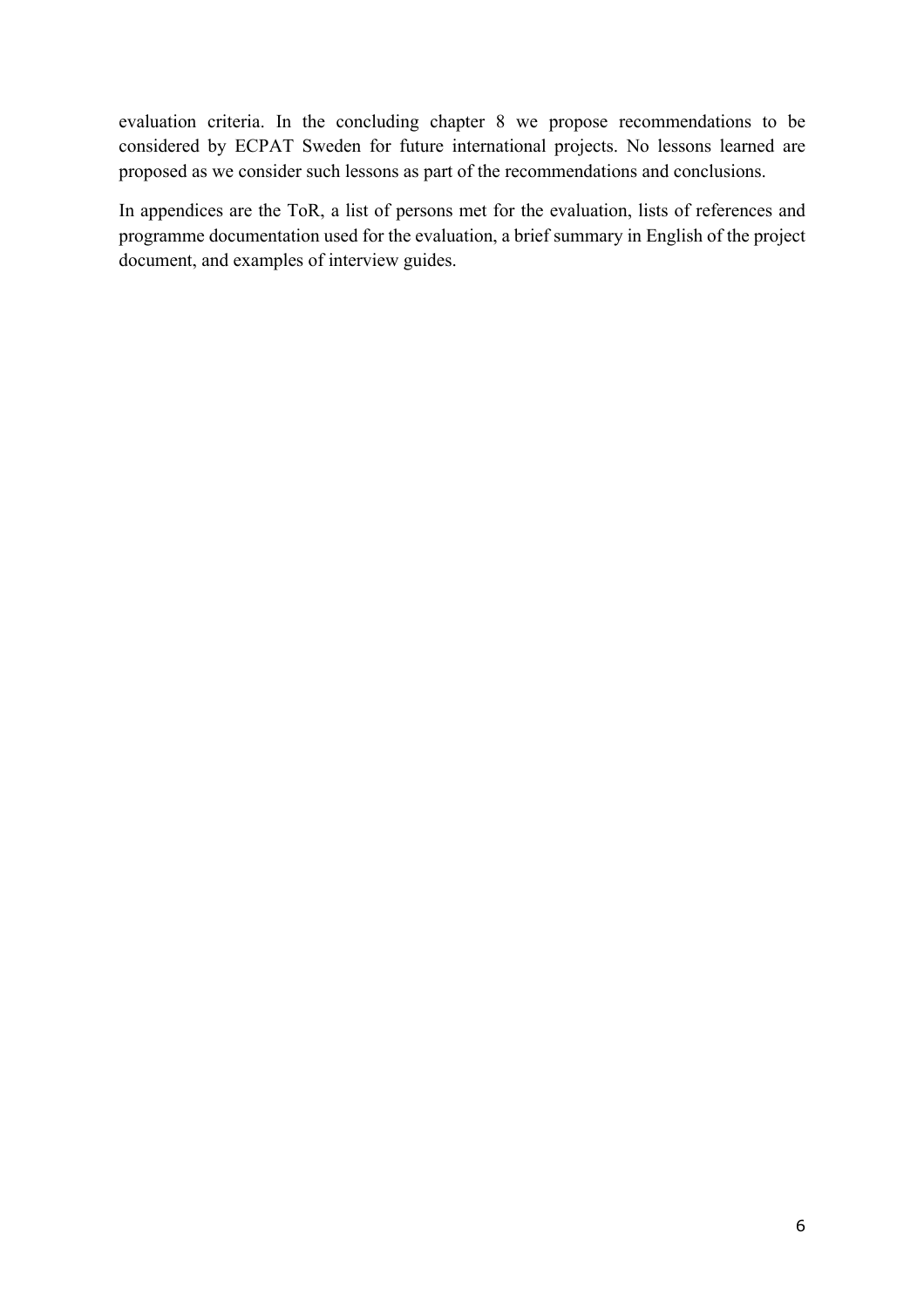# **2 PURPOSE AND METHODOLOGY OF THE EVALUATION**

#### **2.1 Purpose and objective of the evaluation**

The ToR indicate that the main purpose for the evaluation is to assess the development of ECPAT Sweden's capacity to handle international projects<sup>3</sup>:

"The primary purpose of the evaluation is to assess ECPAT Sweden´s establishment and management of international programmes; structures, working methods and capacity. ECPAT Sweden staff are therefore the primary users of the evaluation, mainly the Secretary General and the Project Manager, but the results concern all of ECPAT Sweden staff, as they have either been involved, or will be involved in future international programming, directly or indirectly. " - - -

"The evaluation will be used to reflect on the project: what worked well and less well, especially with a view to evaluate where we are now. Since October 2020, ECPAT Sweden has an international strategy. The findings of the evaluation will give valuable information on existing strengths and weaknesses of the international work at ECPAT Sweden until now. The evaluation may be used to inform decisions on how international work may be adjusted and improved."

However, the ToR also indicate that the results of the project in relation to the target groups should be evaluated because that will logically be part of assessing to what extent the capacity development of international programme management has been successful. There is also an accountability requirement for presenting results, which is aimed both at the partners in the two countries and at the funding organisation the Postcode Lottery.

In this evaluation report we have therefore looked at both ECPAT Sweden's capacity development for working with international projects and the process of establishing cooperation with partners in Cambodia and Philippines – this we call "*the process*") – and at the project "Children are not commodities" and its implementation and results – this we call "*the project*".

# **2.2 Object and scope of the evaluation**

The *object* for the evaluation was in fact two projects that were overlapping, thereby creating the three components below. One was the formal project "Children are not commodities", funded from Sweden and implemented by the two partners in Cambodia and the Philippines. The other was the organisation development process within ECPAT Sweden.

As we read the ToR, the assignment had in practice three components, closely linked to each other:

- mapping and assessing how ECPAT Sweden developed its ways to work with partner organisations in other countries;
- mapping and assessing the mutual benefits from working together with the project "Children are not commodities"; and

 $3$  ToR, p 4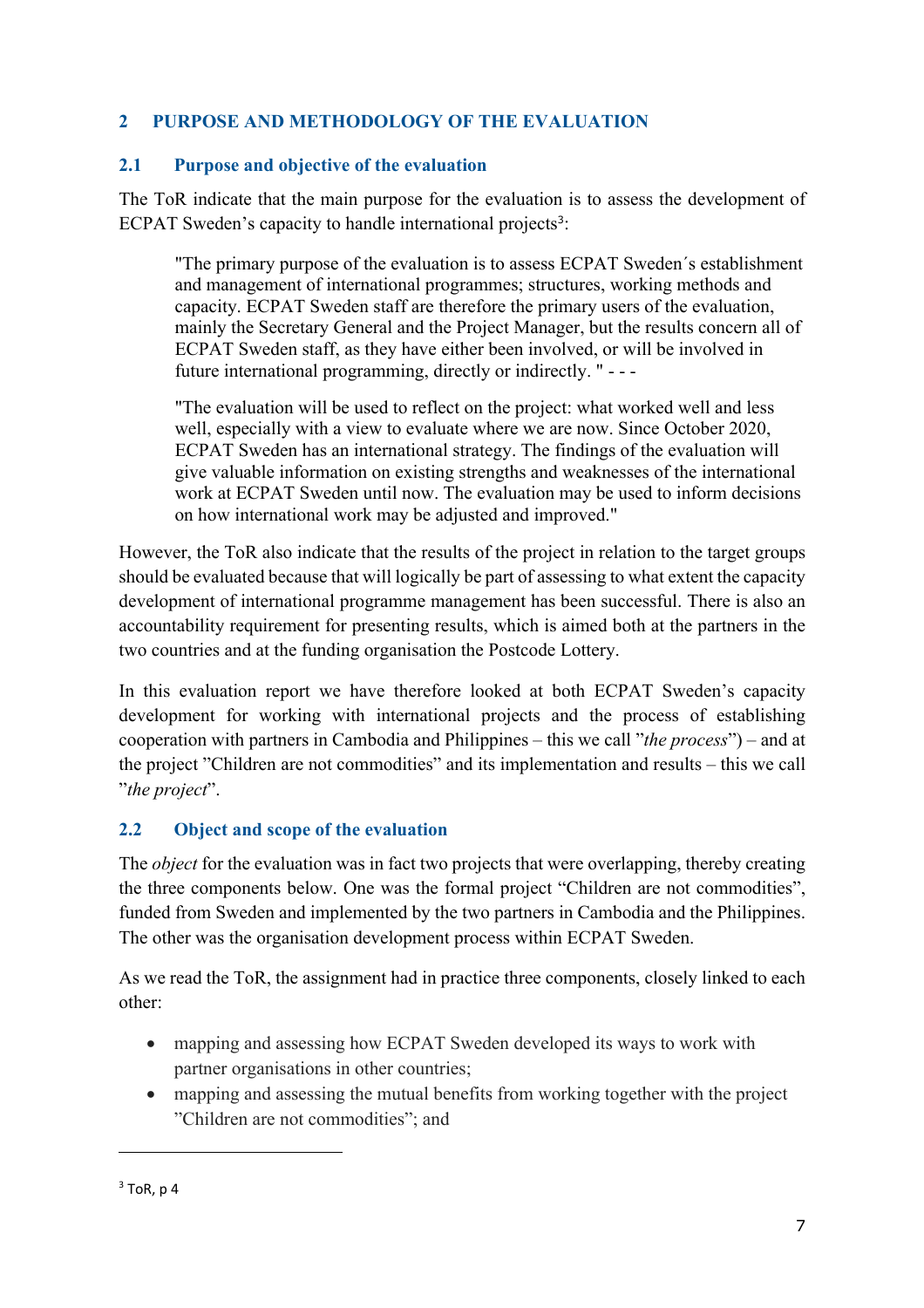• assessing the effectiveness of the project as it is implemented by APLE in Cambodia and ECPAT Philippines.

There were no distinct borders between these three aspects, but the evaluation tried to keep them separate to clarify what was actually being evaluated and to be able to arrive at conclusions and recommendations that can be appropriately applied.

The two implementation partners, APLE and ECPAT Philippines, have longer and more varied experience from international cooperation than ECPAT Sweden, and these two partners' practices influenced ECPAT Sweden during the project period. We therefore included the partners' way of working to some extent in the evaluation while, following the ToR, the focus still was on ECPAT Sweden and how its ways of working were changing.

The *scope* in terms of *time* was the period from the formal start of the project in January 2018 until March and June 2021. 4

# **2.2.1 Recommendations and lessons learned**

Since the primary focus of the evaluation was capacity development for ECPAT Sweden, we have proposed recommendations only regarding the *process*. The project "Children are not commodities" has ended when this evaluation is reported, and for that reason we propose no recommendations regarding the *project*. No lessons learned are suggested since such lessons are included in the conclusions and the recommendations.

# **2.3 Ethical considerations**

The ToR do not have any stipulation regarding ethical considerations, but we adhered to the following, which is borrowed from the ToR for another evaluation assignment: "the evaluator should take into consideration appropriate measures for collecting data in cases where sensitive or confidential issues are addressed and avoid presenting information that may be harmful to stakeholders."<sup>5</sup>

In accordance with established practice for international development evaluators, the notes and transcripts from interviews and other forms of primary data collection should remain with the evaluator in order to safeguard the integrity of sources. Disagreements on the reliability of findings between the evaluation and the commissioning organisation may make it necessary to disclose sources, but this is done only in extreme cases and with due consideration of possible consequences for the informant.

# **2.4 Limitations and risks**

The relatively short time frame for the evaluation limited the number of interviews that were possible to undertake. There is a risk that some aspects were missed or not sufficiently

<sup>4</sup> ECPAT Sweden's agreement with APLE ended in March 2021 and the agreement with ECPAT Philippines ended in June 2021.

<sup>5</sup> From the ToR for Evaluation of the IDEA project *"Level Up: Political Finance with Integrity*", May 2020. (IDEA is International Institute for Democracy and Electoral Support).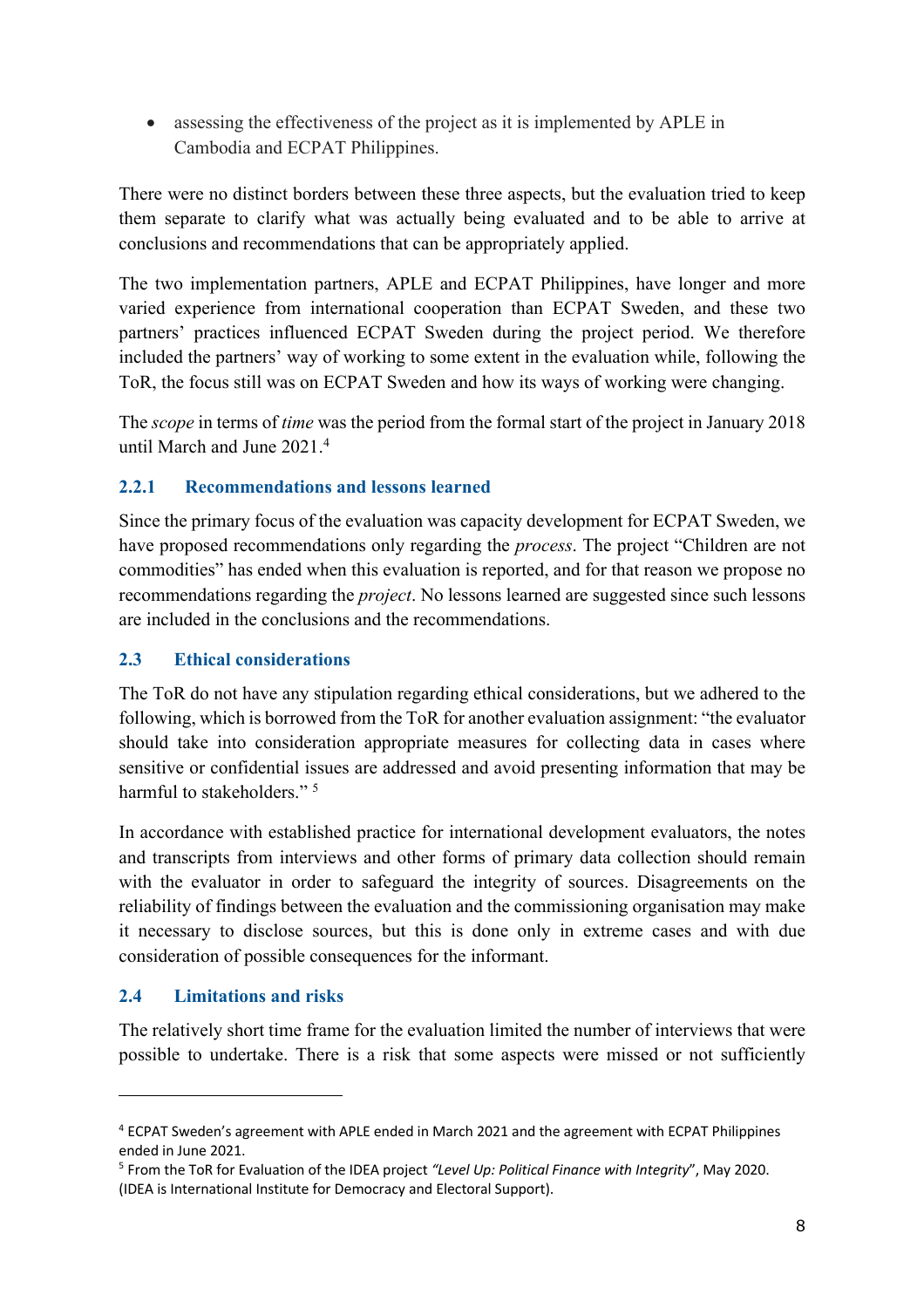corroborated. The participatory aspect of the evaluation, with joint discussions of the inception report and a verification workshop before the draft report was completed, has presumably reduced this risk.

For obvious reasons we were limited to conduct only on-line interviews. The means of communication was a limiting factor in itself, but also the sensitiveness of the issue and the fact that was impossible to conduct any personal, face-to-face interviews may have affected the quality of the information obtained. A consequence may have been that the evaluation was less able to capture the nuances in the responses or detect unintended consequences that only a more informal setting for interviews might bring to the surface.

# **2.5 Quality assurance**

The evaluation conforms to OECD/DAC's Quality Standards for Development Evaluation<sup>6</sup> and applied the Sida OECD/DAC Glossary of Key Terms in Evaluation<sup>7</sup>.

The budget and the time schedule did not allow using a separate consultant for quality assurance purposes. Quality assurance was instead obtained mainly through dialogue with ECPAT Sweden and its partners during the evaluation, in particular at four specific occasions:

- when submitting and discussing the Inception Report;
- through frequent contacts with ECPAT Sweden at the beginning of the field phase to further clarify practical and methodological issues;
- at an on-line verification workshop with the three organisations involved with the evaluation when the interview phase is concluded, which had two purposes: to present preliminary findings and conclusions and to provide an opportunity for the evaluator to validate the findings; and
- through the usual sequence of submitting a draft report and obtaining comments on this.

# **2.6 Method – general remarks**

The evaluation comprised several tasks: to assess achievements and relevance of the activities, outputs and the intervention logic, to determine to what extent the objectives were achieved for both the project and the process, and to formulate recommendations for the process.

There is no immediately apparent way to assess the validity of the intervention logic. Obviously, the degree of achievement of the planned outputs and the outcomes will influence conclusions about the intervention logic but considerations about the context are also valid.

<sup>6</sup> DAC Quality Standards for Development Evaluation, OECD 2010.

<sup>7</sup> Glossary of Key Terms in Evaluation and Results Based Management, Sida in cooperation with OECD/DAC, 2014.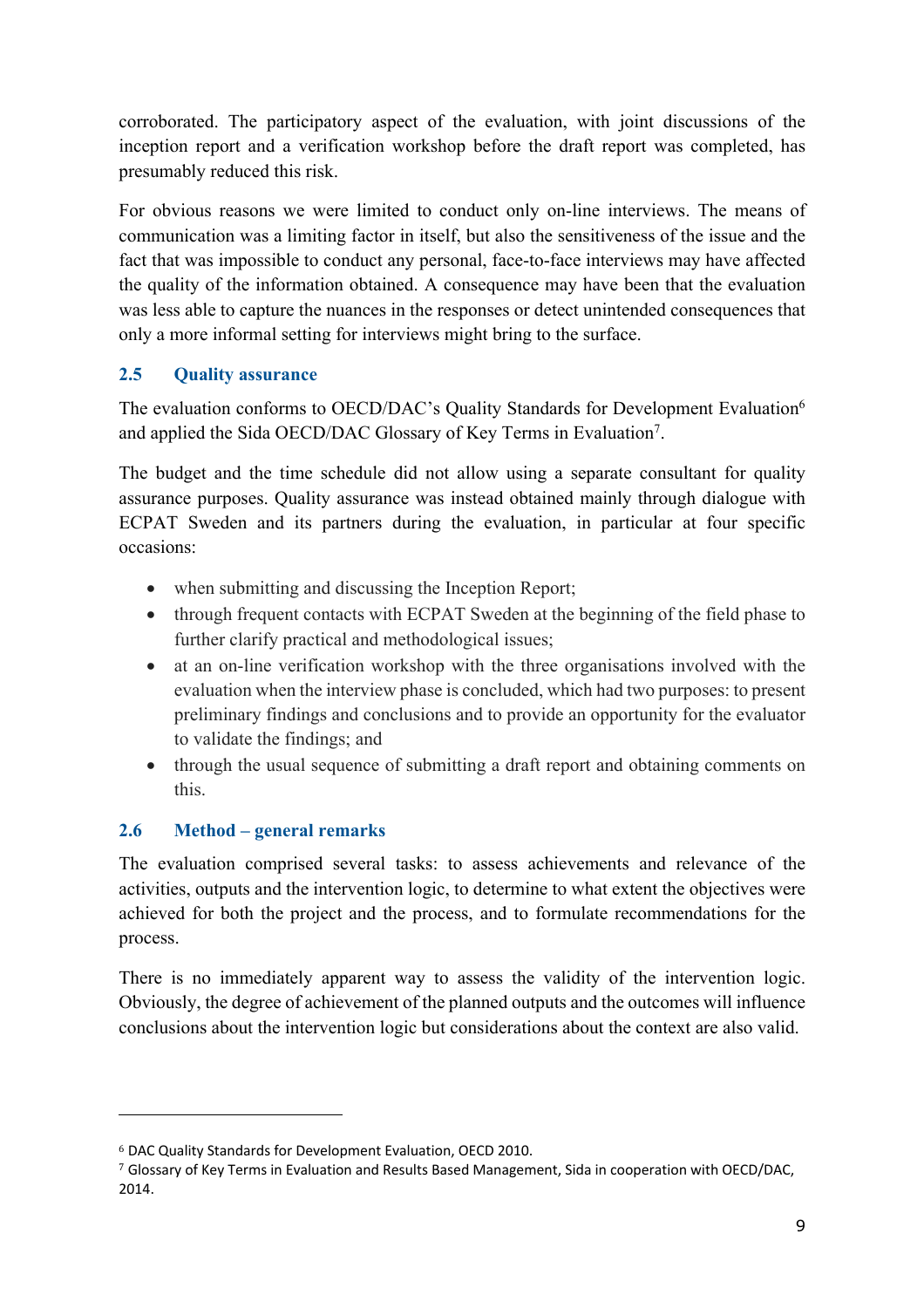## **2.7 Comments on the evaluation criteria8**

Although the purpose of this evaluation was somewhat different from more conventional evaluations, we suggested in the inception report that the usual international evaluation criteria would be useful for guiding the evaluation, and they would be applicable in different ways when both the looking at the project and at the organisation development process.

The ToR indicate that only two of the usual evaluation criteria – effectiveness and sustainability – should be applied regarding the main focus of the evaluation, i.e. ECPAT Sweden's capacity development for international cooperation. In the evaluation we have used four of the six criteria: relevance, effectiveness, impact and sustainability. The remaining two criteria – coherence and efficiency – seemed less useful in this case.

There was no obvious way to apply the criterion *coherence* on the *process* in this evaluation. It would indeed be applicable for the project but given the priority of assessment of the process, no particular data were collected on this issue.

*Efficiency* is a notoriously difficult aspect to cover. It would require a lot of information that is often not readily available, and as it is difficult to find reasonable points for comparison, in particular regarding the process, this criterion was not included.

Among the usual *cross-cutting issues* gender and human rights were built into the project itself and those issues are the basis on which ECPAT's work is founded. Assessment of crosscutting issues was not asked for in the ToR, and it could be argued that those issues would automatically be included. We therefore made no specific analysis of those issues in the evaluation.

#### **2.8 Data collection and sources**

Sources and types of information collected for the evaluation comprised interviews with 23 key informants<sup>9</sup>, mainly staff at the three partners, periodical reports to the funding organisation and monitoring report from APLE and ECPAT Philippines, policy documents, general reports by other organisations and agencies on the situation for children, various research reports as well as background literature the social and political landscape in Cambodia and the Philippines.

The interviews were semi-structured, largely following prepared interview guides<sup>10</sup>, where a number of general questions were supplemented by questions related to the specific informant. All interviews were individual interviews except two, where two respondents were interviewed together. All interviews were done on-line, using Zoom or Teams. Documentation and written background information of various types were an important source for the evaluation. The documentation is listed in Annex 4.

<sup>8</sup> See footnote 2.

<sup>&</sup>lt;sup>9</sup> For a list of persons interviewed by the evaluation team, see Annex 2.

 $10$  See Annex 5.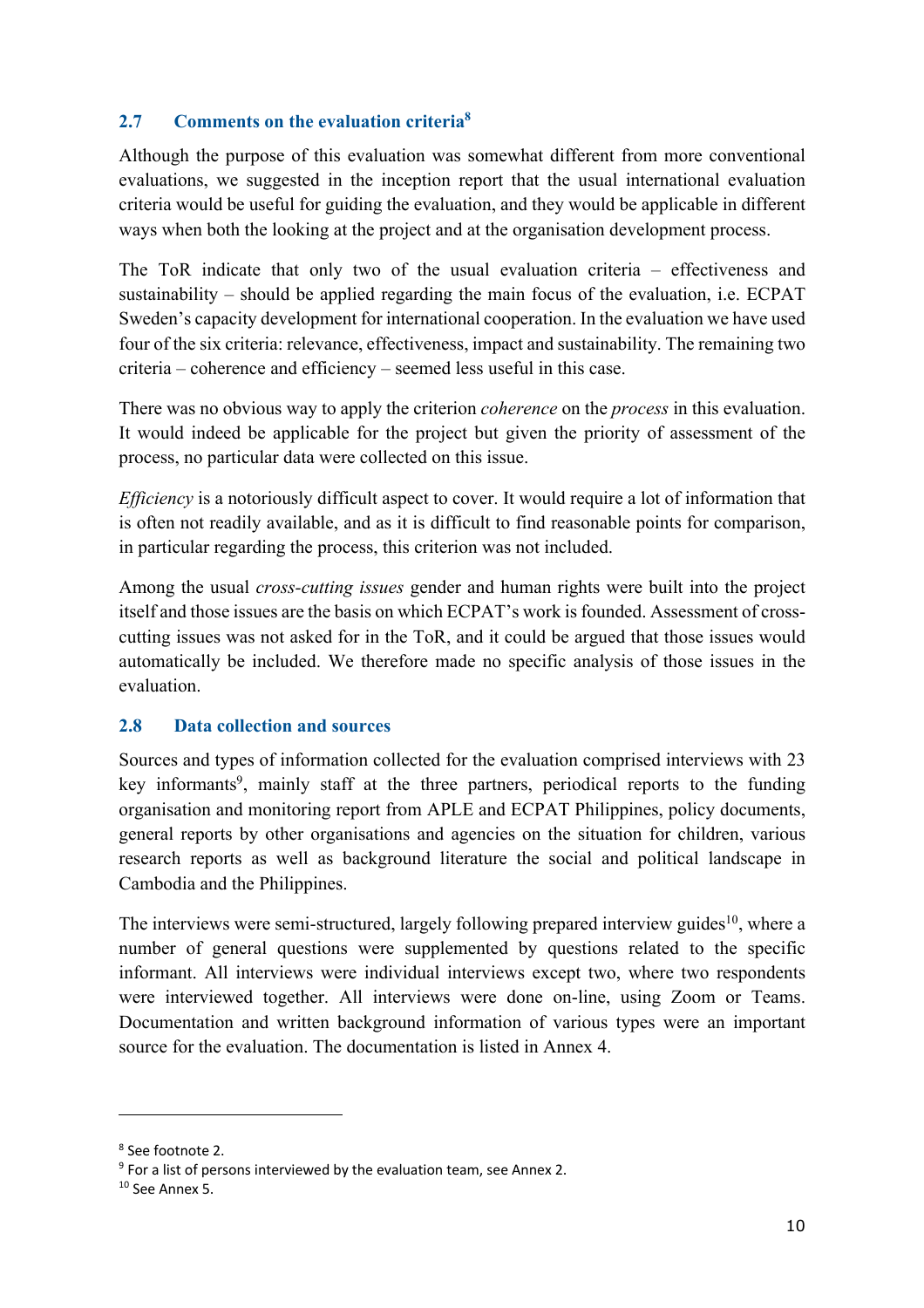The analysis of the interviews and documentation was qualitative. The framework for the data collection and the subsequent analysis of data was primarily the evaluation criteria relevance, effectiveness, impact (outcome), and sustainability. Below are the different categories of respondents together with the topics that were discussed during the interviews.

| Interviewees                                                                 | Primary topics                                                                                                                                                                                                                                                                           |
|------------------------------------------------------------------------------|------------------------------------------------------------------------------------------------------------------------------------------------------------------------------------------------------------------------------------------------------------------------------------------|
| Staff at ECPAT Sweden                                                        | Origin and history of the programme. Changes of plans and reasons<br>for these. Significant learning issues; unexpected experiences.<br>Selection of countries and partners. Response from target groups.                                                                                |
| <b>ECPAT</b><br>Staff<br><b>APLE</b><br>and<br>at<br>Philippines             | Relevance and usefulness of the programme. Likelihood for<br>changes in line with the programme's objectives. Opinions about<br>the general design of the project. Likely influence by the project.<br>Mutual exchange of experiences. Comparisons with other<br>international partners. |
| International organisations                                                  | Relevance of the programme in relation to other initiatives with<br>similar objectives. Views on rule of law in Cambodia and the<br>Philippines.                                                                                                                                         |
| Official domestic actors (such as the<br>police and government institutions) | Relevance of the programme in relation to the general problem of<br>sexual exploitation of children. Relevance in relation to other<br>initiatives with similar objectives by government and by civil<br>society org. Views the effectiveness of this and similar projects.              |

*Table 1 People/Organisations to be interviewed and examples of topics*

# **2.9 Phases of the evaluation**

The evaluation task comprised three main steps from the end of April to the end of June 2021:

*Phase One* or the inception phase, included a preliminary document review, which was repeated during the course of the evaluation. The document review was not reported separately useful information was included in the draft and final reports.

*Phase Two was data collection from the key informants. The interviews concentrated on* degree of involvement with the project and the process and views on the relevance and usefulness of what the project provided, and what insights and changes of practices the project may have contributed to.

*Step Three* was analysis and report writing. It began with a presentation by the evaluator of preliminary results for the three partners, where we also discussed the proposed recommendations. It continued the delivery of the draft and the final reports, and the evaluation ended the final seminar with participants from the three partners.

A detailed time schedule is in Annex 6.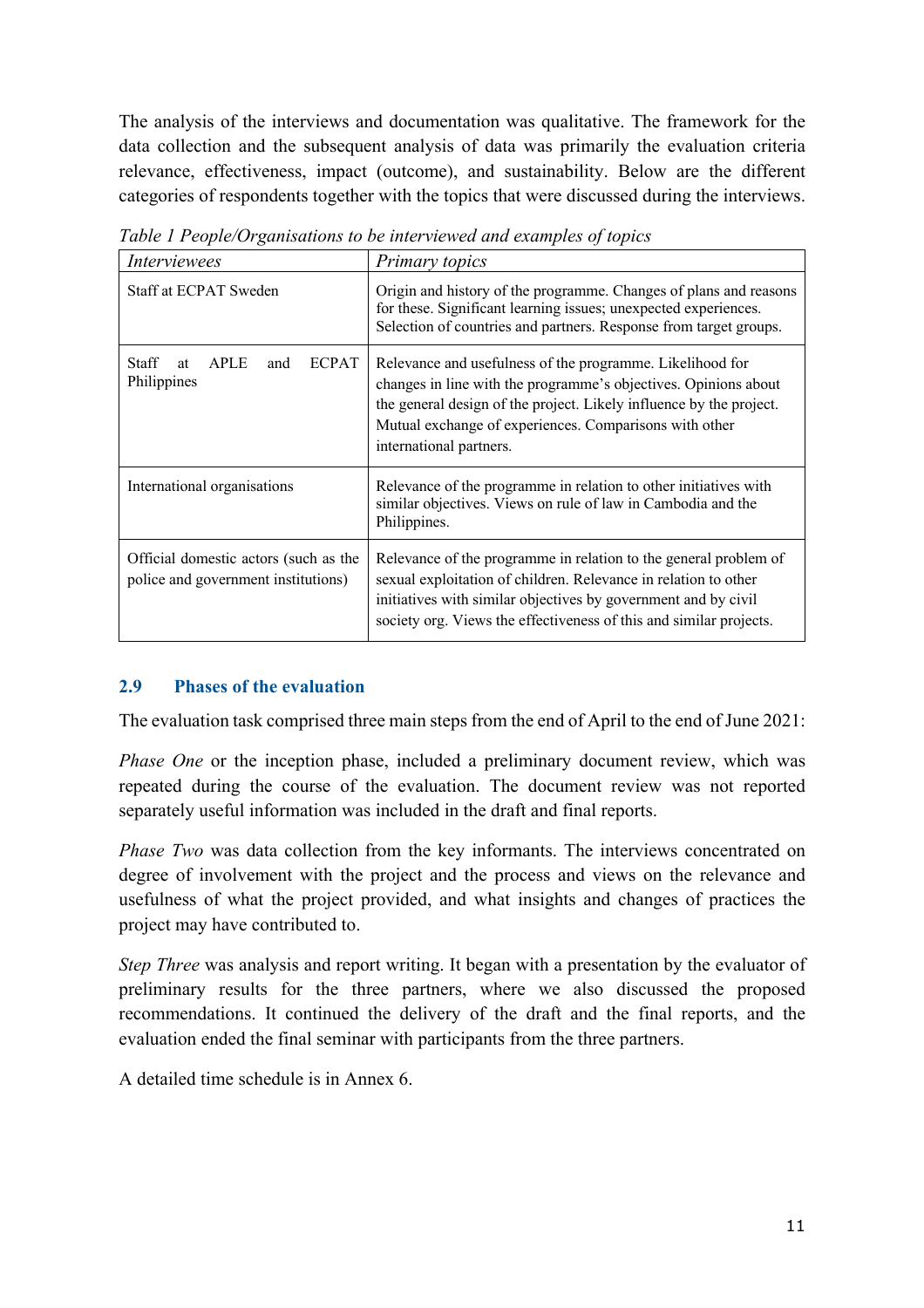# **3 THE PROJECT – APPROACH AND THEORY OF CHANGE**

#### **3.1 Important project features**

As pointed out in section 2.2 above, the project was in fact two: capacity development to handle international projects (*the process*) and the efforts to make changes regarding sexual exploitation of children *(the project)*. The project document<sup>11</sup>, which is also ECPAT Sweden's application for funding to the Postcode Lottery in Sweden, describes this as different phases of the three-year project, where the first year concentrated on creating conceptual, administrative and financial conditions for a successful project, primarily through capacity development of ECPAT Sweden, and the remaining two years to an increasing degree concentrated on the implementation of the various planned activities.

The project was the first substantial manifestation of ECPAT Sweden's wish to expand its work to other countries. The reasons for doing this, as described in the project document and a strategy paper on the organisation's international programmes<sup>12</sup>, were that sexual exploitation of children is increasingly becoming global, both because of internet, which provides easy opportunities for this, and because a number of Swedes are travelling to other countries, among them Cambodia and the Philippines, and are involved with exploiting children sexually. Together, these two facts may be considered as *the problem* the project aimed at contributing to solve.

The project was, as far as we can know, quite unusual by explicitly stating the need to learn handling international projects for the funding partner. This is indeed different from the conventional way of working in international development cooperation, where the donor, a more developed partner and formerly usually a Western country, provides knowledge to the recipient country. In this case the roles were to a large extent reversed. What may be called the theory of change regarding capacity development, was that this is best done through a kind of learning-by-doing process, where the partners in Cambodia and the Philippines provided their long-term experience from previous international cooperation and their specific country knowledge.

The ToR point out that

"The project was designed to establish international programming at ECPAT Sweden. As such, the project´s goal was two-fold: to develop capacity at ECPAT Sweden to run international programming partnerships; and to achieve specified goals in the programme countries." <sup>13</sup>

The idea was not to find organisations in Cambodia and the Philippines that were suitable to implement an already finished design; it was rather to find partners which were competent

<sup>11</sup> (In Swedish) *Projektplan Specialprojekt – SDGS 10. 13. 14 & 16*. Projekttitel "Barn är ingen handelsvara". Dated 15 December 2017. Annex 3 has a brief summary in English of some main points.

<sup>12</sup> (In Swedish) Internationella program. Projektplan för ECPAT Sveriges internationella program, perioden jan 2018 – dec 2020. ECPAT Sverige Okt 2018.

 $13$  ToR, p 1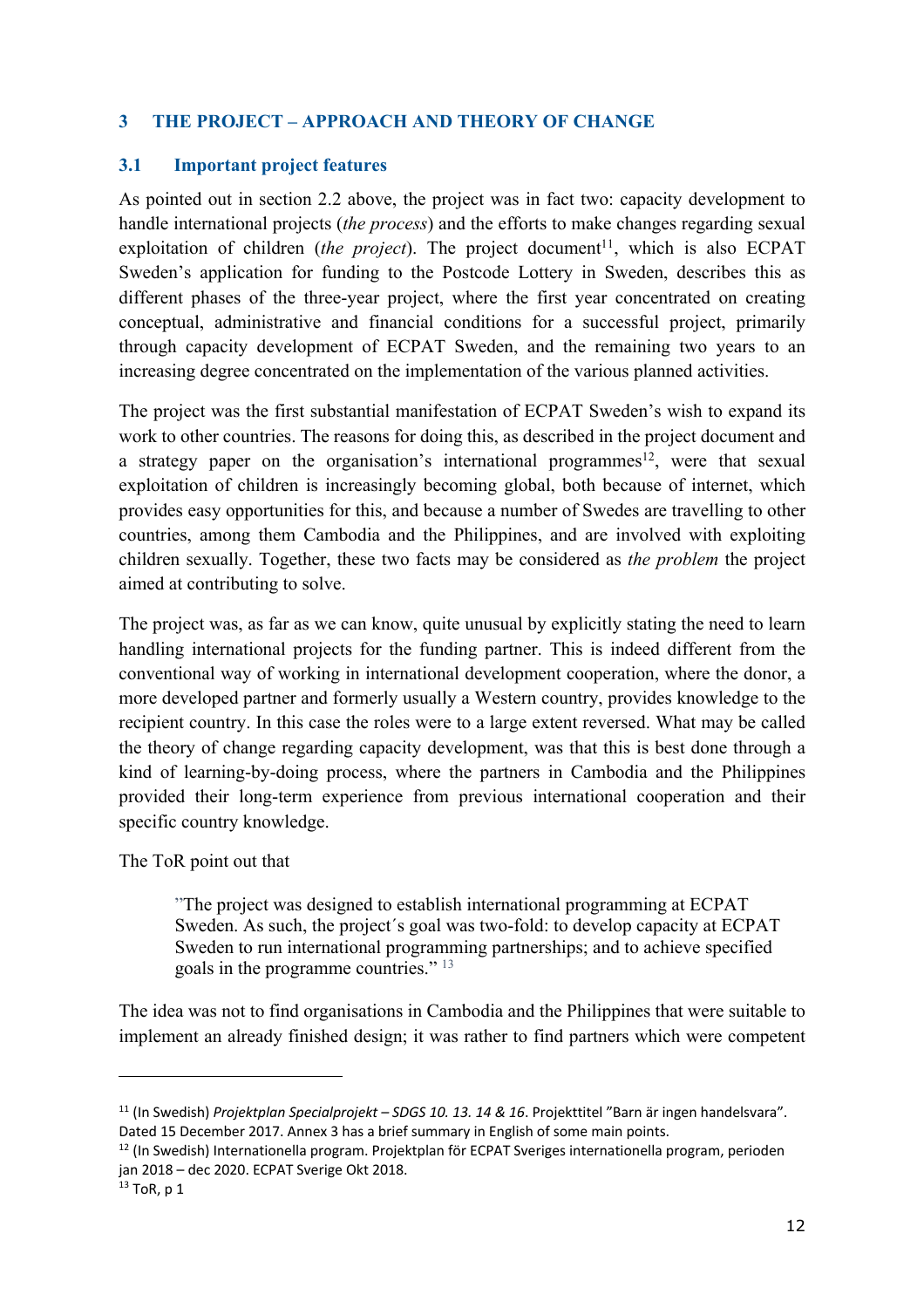for jointly develop the project and with which a co-ownership could be created. This indicates both a view of the roles of the funding partner and the implementing partners as equal and a willingness to learn from more experienced organisations.

The entire project and its goals may be summarised in this way:

Goals for the process

- To establish international programming at ECPAT Sweden
- To develop capacity at ECPAT Sweden to run international programming

Goals for the project

• To achieve specified goals in the programme countries

# **3.2 ECPAT Sweden's partners**

ECPAT Sweden's two partners have both a long experience from working against sexual exploitation of children and from working with international funding agencies, with other local NGOs and with national and local authorities, which made them useful partners for learning. The situation in the two countries and because they are among the most "popular" countries for Swedish offenders, was also a major argument for the choice of partners.

APLE (Action pour les enfants) is an international organisation that was established in Phnom Penh in 2003. It was registered as a national NGO is 2014. From its very beginning it has worked closely with the authorities, e.g. with the Cambodian National Police, to assist with findings travelling sex offenders and victims of trafficking. The 2016 strategy directed the work systematically into four major areas: criminal justice development, court support, community engagement and research and advocacy.

ECPAT Philippines was one of the four organisations that was among the founders when ECPAT international was created in 1990 by a group of social workers, missionaries and promoters of children's right in Asia. ECPAT Philippines does not have a strategy formulated in a document of the same type as APLE, but the organisation has a well-established way of working at the national level with lobbying and advocacy, aiming at institutional changes. The organisation works to build collaboration among local civil society actors and the broader child rights community to form a social movement for the protection of children from sexual exploitation. The Hotline is an important part of the activities. It contributes to reduce child sexual abuse material on the internet and provides information that may aid in the investigation and prosecution of illegal activities against children.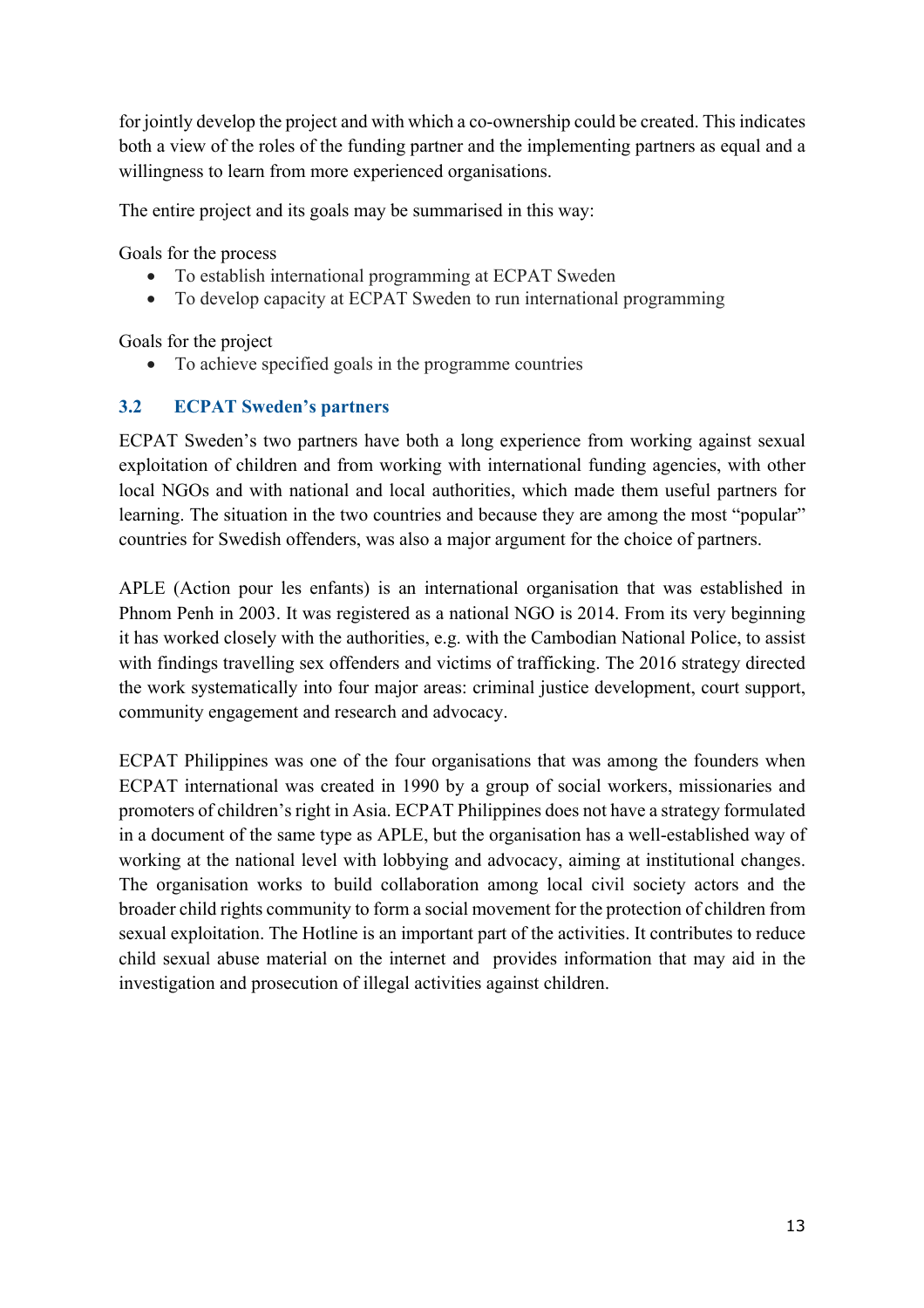## **4 FINDINGS – PROCESS AND PROJECT**

The findings discussed in this chapter are based on the regular reporting by the project by ECPAT Sweden and on key informant interviews. The reporting by the two implementing partners related to this specific project is mainly in the form of logframe tables and ECPAT Sweden's reports are in Swedish, fairly short and aimed at the funding Postcode Lottery. The former kind of reporting is detailed but results are not much analysed in other ways that whether targets have been reached.

We do not repeat here all details in the reports, but present and discuss the facts that we consider most important to provide a valid picture of the project's achievements during the period covered by the evaluation.

In line with the division of the project's different aims, the discussion below is separate for the process and the project.

## **4.1 Findings from the process**

#### *Open and joint planning of the project*

The plans for the three project years were very open from the beginning. After initial discussions, when the format for the partnership was established, the first year largely was spent on jointly designing the project. In the words of one informant, the second and third year was intentionally left "blank" at the outset. This was understood and accepted by the funding organisation, the Swedish Postcode Lottery.

According to interviews, previous contacts between ECPAT Sweden, ECPAT Philippines and APLE in Cambodia in connection with meetings related to ECPAT International, had established that there seemed to be a shared view on priorities and ways of working. Among those were the emphasis on children's rights, on the child's perspective and the usefulness of the Hotline facility14. Those aspects were important for the Swedish ECPAT and among the reasons for choosing the current partners.

The foundation for the planning process and indeed for the entire project was that the two implementing partners would decide themselves how the project would be included in their own respective current strategy and work plan.

The administration and reporting requirements did not create any particular problems, apart from some initial adjustments for ECPAT Sweden regarding accounting in order to better separate the specific project cost from other expenditures. Contributing to the smooth handling of the project was the flexibility of the funding organisation and its acknowledgement that this was a learning process for the partners. Particularly appreciated

<sup>&</sup>lt;sup>14</sup> The Hotline is a dedicated phone number or internet connection where anyone can report suspected sexual abuse of children or offenders anonymously. It is handled by a Hotline analyst connected to a local ECPAT organisation or an organisation with similar objectives (such as APLE), who will assess the reports and forward the information to law enforcement entities. The Hotline should not be confused with support lines, where abused children may receive help.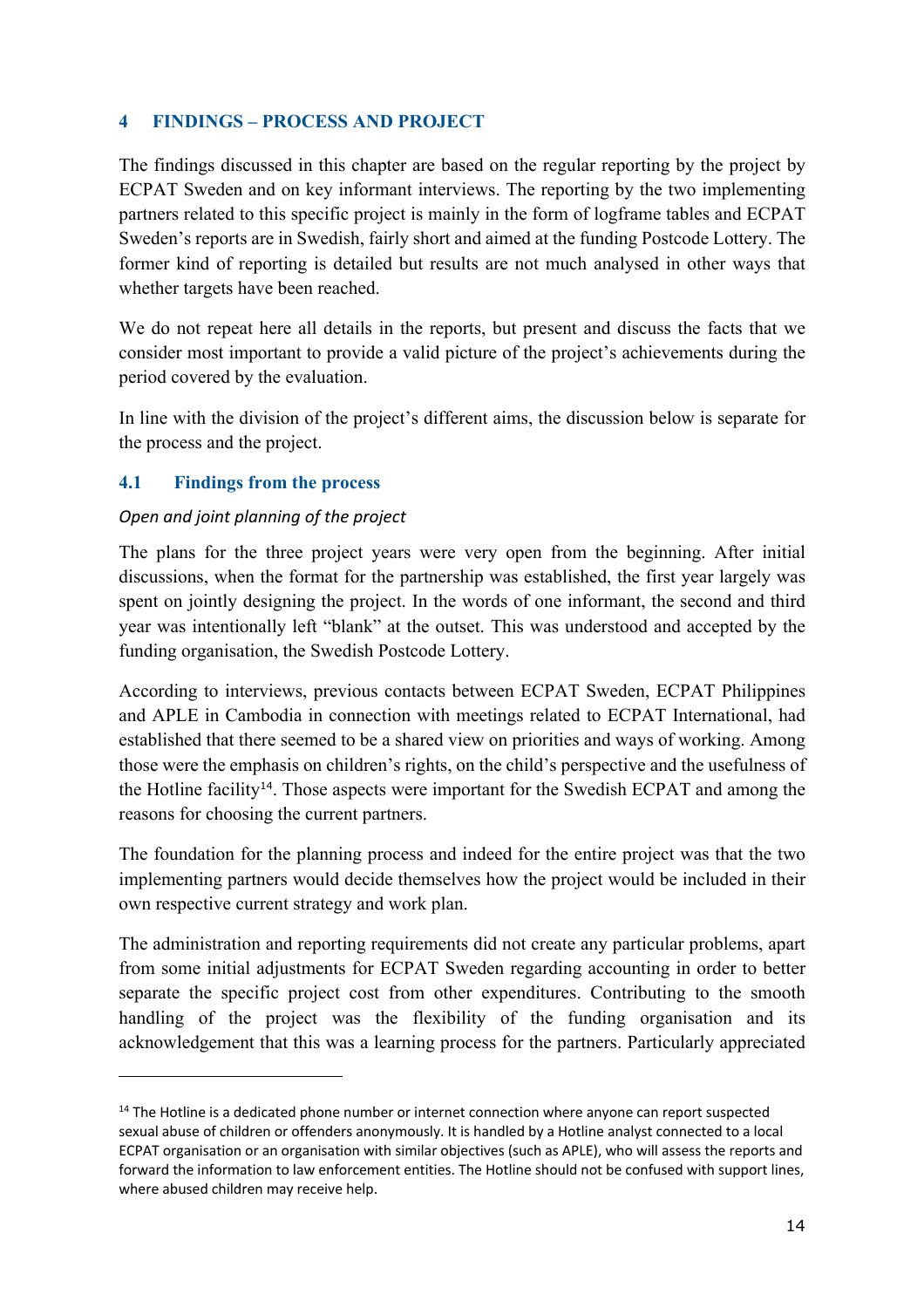by APLE and ECPAT Philippines was the response on the reporting, which seldom happens with other funding partners, and the opportunities this provided to discuss upcoming issues in implementation.

## *Continuing close contact during the project's three years*

The frequent contacts between the partners did not cease when the planning period was over. A routine was established with regular monthly meetings, attended by the project leadership and different staff members, depending on the issues to be discussed.

The management of the project apparently became a combination of learning sessions, reporting/monitoring exercises and management meetings, where upcoming problems and decisions could be handled jointly.

A couple of the informants mentioned that the process may have been time-consuming, and it was also a very unusual way of working with a funding organisation. However, the time spent was considered worthwhile since it both contributed to mutual learning and made it possible to plan and make changes without a complicated administrative procedure.

# *The institutional memory for international projects and internal procedures at ECPAT Sweden is being developed*

A temporary change of the project manager at ECPAT Sweden and a slight difference in views on reporting illustrated the potential vulnerability of the management of the project, in particular at the beginning of the capacity development process, before experience had been consolidated and routines were firmly established.

ECPAT Sweden seems well aware of this problem and has formed an international working group, which at the time of writing this report, has regular meetings. This group is also working on creating routines and guidance for handling on-going and future international work, based to a considerable extent on experiences from this project but also from other work with strong international connections.

One lesson from the project, mentioned by informants, was that ECPAT Sweden need to watch the overhead costs related to managing projects abroad. The funding may not always be sufficient to cover all such costs.

#### *Mutual learning and a process of strengthening and benefiting from the process*

Informants at both implementing partners mentioned that they gained useful knowledge on reporting and tracking results. Among specific issues, ECPAT Sweden had clear ideas regarding online crime while e.g. APLE had vague ideas on that subject. On the other hand APLE had more experience to share about awareness raising among the general public and in communities.

The project was considered to have contributed to strengthening ECPAT Sweden's profile as an actor in this sector and in general to legitimise the organisation's work.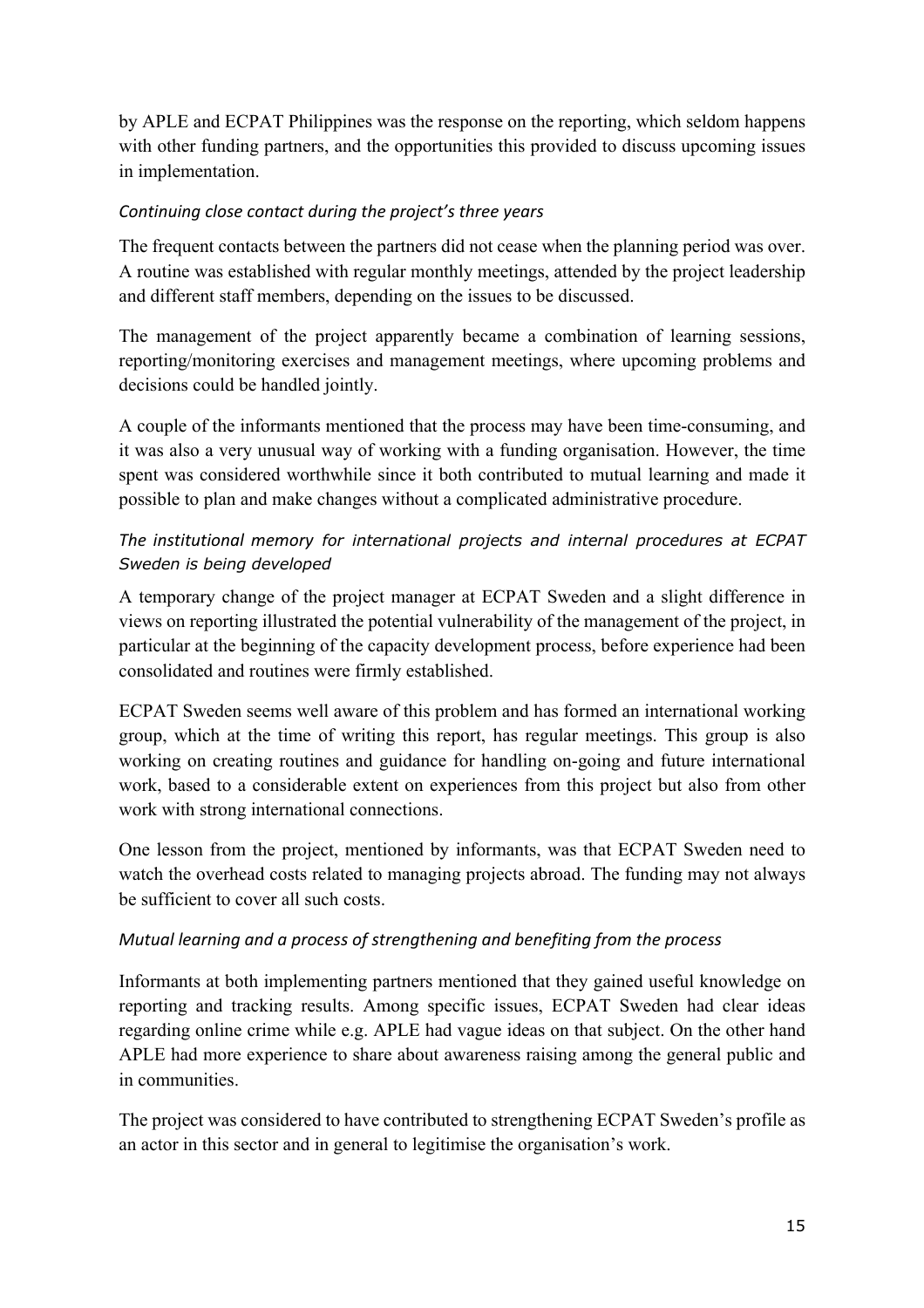# **4.2 Findings from the project**

#### *Most objectives, maybe all, were reached*

The monitoring reports by the implementation partners and the reports by ECPAT Sweden to the Postcode Lottery as well as information through the interviews confirm that most and probably all objectives for the project in the two countries were reached.

The evaluation has not been able to scrutinise the reporting in detail, but the information is consistent and there are no major discrepancies.

#### *Some changes, largely due to the pandemic*

In both countries the partners had to make changes in the implementation of the project because of the pandemic and in the Philippines also because of a volcano eruption. The major change was to "transfer" to on-line meeting (seminars, workshops etc). According to interviews such changes did not meet with any great problems but effectiveness may have been lower because time was lost and interaction with participants less active.

Except those mentioned above, the project met no unexpected problems that influenced the implementation in a negative way.

A positive, unexpected experience was the response by the local authorities in the province of Laguna, where resources were allocated from public funds for actions along the lines of the project.

#### *Successful integration with the partners' existing strategies and plans*

The joint planning made it easier to integrate the project into what the two implementing partners were doing. One informant emphasised that it resulted in more realistic goals.

APLE chose to integrate the project in their existing 2016-2020 strategy and on-going work and not handle it as a completely separate project. The strategy included goals regarding criminal justice development and court support, and the project increased the resources available and made it possible to allocate more time and efforts on particularly those two areas.

For ECPAT Philippines the project created an opportunity to work more at the provincial level. Most of the organisation's work has traditionally been directed at the national level while acknowledging that localisation, i.e. working closer to communities and local authorities, would be highly desirable. The project was implemented in two provinces south of Manila, Batangas and Laguna, and met a very positive response.

The success in implementing the project in those two provinces has, according to one informant, given confidence about this way of working, and it will serve as a model to be replicated elsewhere.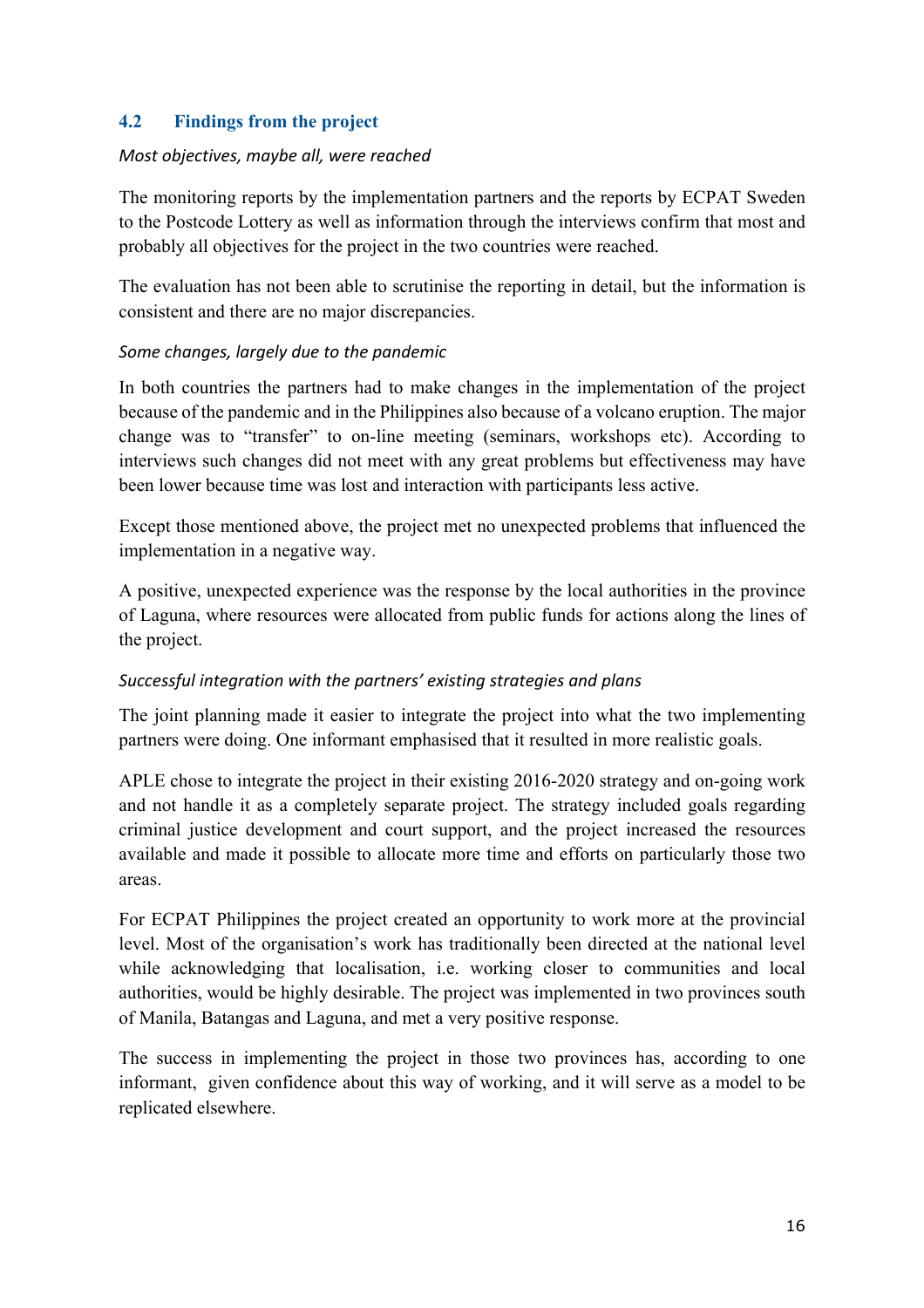#### *The project illustrated and emphasised the important roles of NGOs*

A number of informants, including representatives from authorities both Cambodia and in The Philippines, pointed out the importance and the need of NGOs in the fight against sexual exploitation of children. The technical and practical knowledge regarding increasing online crimes was frequently mentioned, where the police has limited resources and not welldeveloped procedures. The NGOs are prepared to take care of victims, which the authorities seldom are, and NGOs often have the ability to detect offenders and help bringing them to justice.

## *A new sector for APLE – private sector cooperation*

An unexpected response in Cambodia was the engagement with the private sector, which was ECPAT Sweden's idea. APLE had not worked with the private sector before, but the organisation could use Sweden's experience and found it was surprisingly easy and smooth. APLE was even able to work through the local branch of companies in Cambodia to get their ideas into the international part of the companies.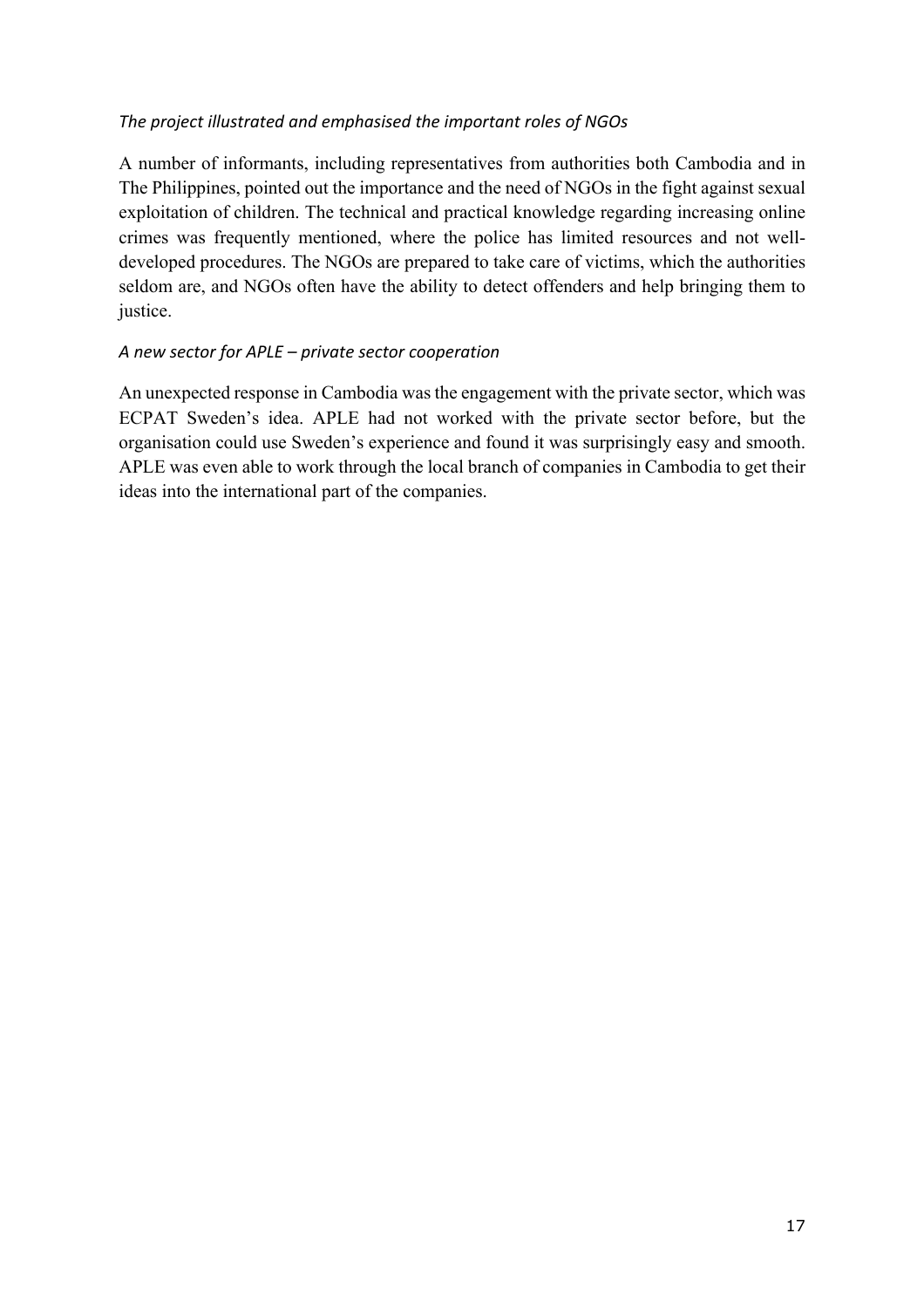## **5 FINDINGS ON THE DESIGN**

#### **5.1 The project and the process**

In very general terms the project's objective was to reduce sexual exploitation of children, in particular the opportunities for exploitation that are based on poverty and on limited understanding of children's rights, and to improve the lives of children who have already been subject to exploitation or are at risk to become exploited.

The project document and monitoring documentation had an elaborate system for overall objective, subgoals, indicators etc. However, from a formal point of view the logical framework included in the project proposal was incomplete, and while it well specifies what actions would lead to desired results, it did not specify external factors beyond the programme's scope but concentrates on the *objectives*, on results or rather *outputs* expected to achieve these objectives, and on *activities* for bringing about the results.

Programme *risks*, which are of course examples of external factors and which may be seen as an indirect way to indicate assumptions, are extensively discussed in the ECPAT Sweden international strategy document together with measures to mitigate these risks, but they were not included in the programme proposal.

The project document had several levels of objectives<sup>15</sup>: one overarching purpose; five longterm aims – one for the year 2018 focussing on capacity development at ECPAT Sweden – and four on aimed improvements in the two partner countries; eight outcomes for long-term aim 1; and a number of not listed outcomes for aims 2-5.

There are many different ways to formulate a theory of change, to apply a logical framework analysis, to establish indicators, and to formulate other features that are essential for understanding and assessing a development project, and there is obviously not only one correct way of using these concepts and tools.

The structure of the intervention logic for the project is fairly clear and provide guidance for what to do in the project. It has no doubt worked satisfactorily during the implementation of the project. Also, they seem to fit into the two partners' strategies and logframes.

However, a closer look raises a number of questions regarding the logical structure. Some of the outcomes look to us more like outputs from activities or even activities, but they are less clear as outcomes or intermediate outcomes directly connected to the four long-term aims 2019-2020.

<sup>&</sup>lt;sup>15</sup> The following description is based on a summary in English (original in Swedish; see footnote 11 above), which is in Annex 3.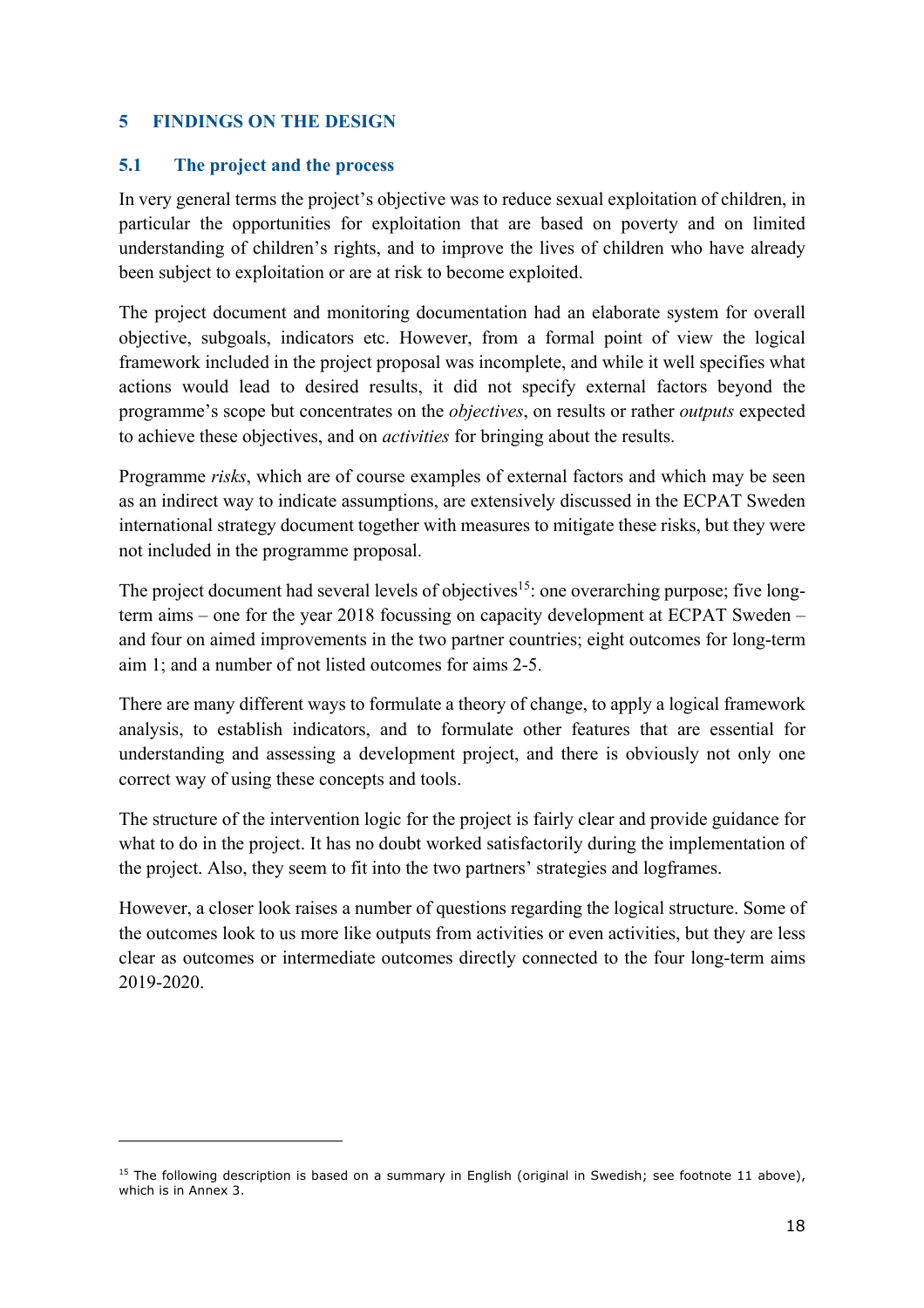## **5.2 Some findings regarding the partners' logframes**

Logframe tables are frequently used by the partners and seem to be an important tool for both APLE and ECPAT Philippines. They are of course inspired by the logical framework analysis or approach (LFA) method<sup>16</sup>, which is used all over the world in development cooperation and also frequently in all kinds of projects aiming for change in one way or another.

There is no denying that it is a very useful and practical tool in this kind of work, but it is also easy to use it in ways it is not intended to be used or omitting features that are important for utilising its full potential. There is a number of critical voices saying that LFA encourages too narrow or simplistic cause–effect or linear thinking as opposed to a more realistic view of more complicated patterns.17

We are not here going into a general debate about the pros and cons of the LFA method, but we want to highlight and comment briefly on some ways the "logframe" was used in connection with the evaluated project.

## *The advantage of a separate or explicit theory of change (ToC)*

Although it is fairly clear that there is a kind of ToC behind or included in the logframe tables, there are few examples of a separate presentation or discussion of the ToC, which starts from the formulation of the problem that the intervention is supposed to attack. The advantage of having that would be that it is easier to discuss adjustments and – most important – it would be clear what is to be analysed in an LFA exercise, where ToC alternatives could be discussed and assessed by project staff together with various stakeholders.

# *The logframes seem to be a combination of a ToC, outcomes a logical framework analysis, work plans and results reports*

The logframes are used by APLE and ECPAT Philippines in the project as a kind of multipurpose tools, and as such they are obviously found very useful. However, they may have the same disadvantages as more conventional multipurpose tools (like the famous Swiss army officers' knife), i.e. not quite the right thing, but easily available and often handy for taking care of immediate tasks.

A problem is that the tables may be difficult to understand for outsiders because too much of different kinds of information are put into them, and the reader may not understand how the information hangs together. There may be no separate documentation with reasons behind a certain target or indicator, and there are not normally comments on the results, for instance how they differ from the intended goals and what consequences that may have.

<sup>16</sup> See for instance https://www.betterevaluation.org/en/search/site/LFA

<sup>&</sup>lt;sup>17</sup> Examples of critique are:

https://www.betterevaluation.org/sites/default/files/simonhearn\_en\_Logframe\_A\_Critique\_199-1.pdf and Bakewell and Garbutt: The use and abuse of the Logical Framework Approach. Sida (Sweden) 2005.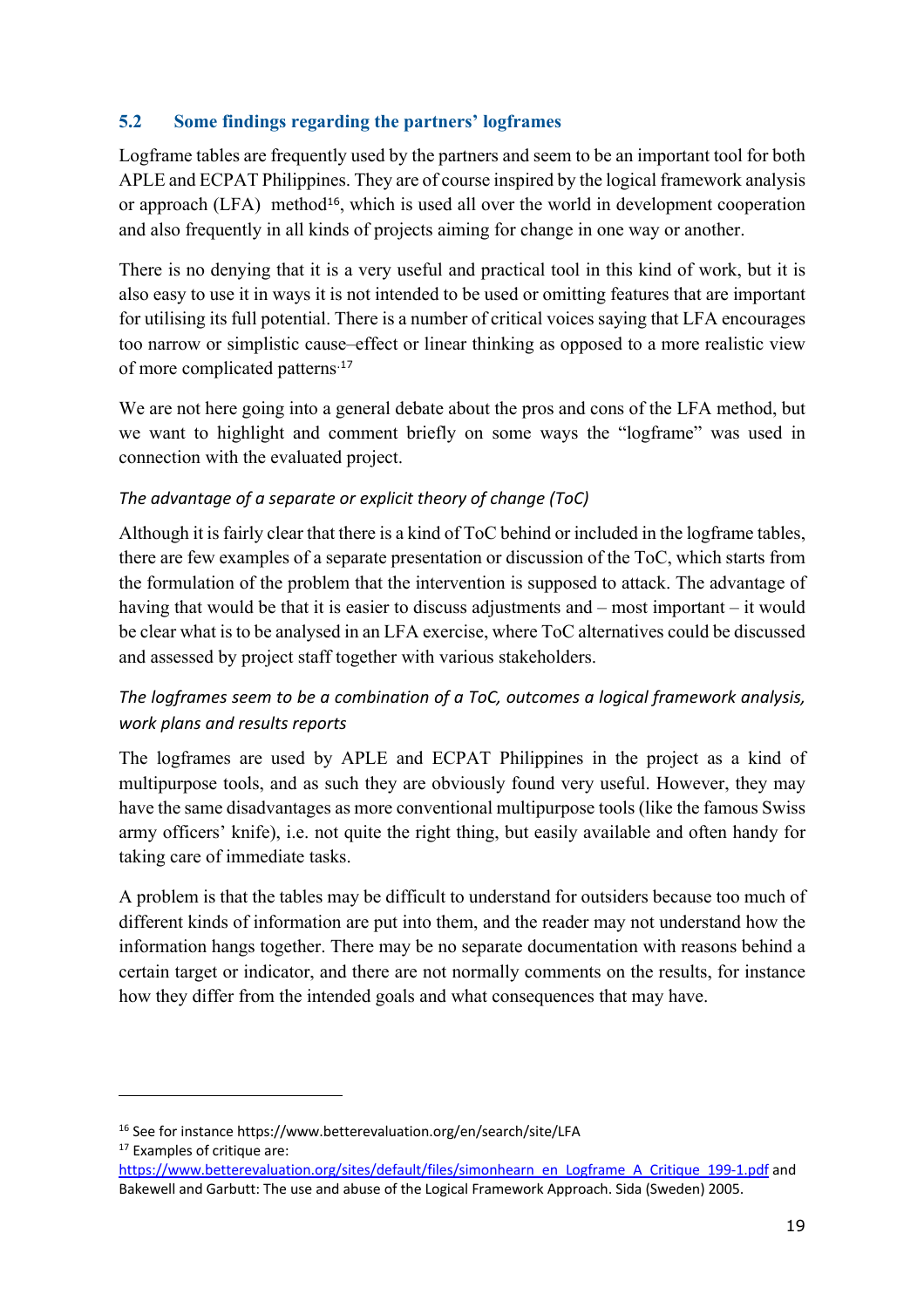## *Indicators and goals*

A common risk in logframe tables everywhere is that indicators may become objectives. This may happen when the definition of an objective is made more concrete through an indicator or the goals is so far away that the indicator seems to be the only thing that is achievable and thus it effectively becomes the goal.

A special problem arises when goals are defined as verbs as is the case in some of the project's logframes. If the goal is an on-going activity it may be difficult to determine if and when the goal is reached. There is an obvious risk that the indicator turns into becoming a goal. It is usually better to define a future desirable state of a situation, where the state before an intervention and the state of somethings after the intervention can be observed or determined directly or through indicators.

Still, verbs may be used to describe the state before and after, for instance that the police are using child-friendly interrogation methods, which they did not before. Then a kind of barrier has been broken down and that would clearly indicate that a goal has been reached, even if there may be a need to add some kind of quality measure as well. This may be the case regarding some areas that the project includes, but without a clear theory of change it may be difficult to understand that the verb is actually a description of the expected new state of things.

## *Assumptions were not discussed*

In the logframe tables we have seen, there are no assumptions stated clearly. Assumptions are descriptions of features the project context that are external to the project and not possible to directly influence through the intervention. In a classical logical framework analysis they are essential and represent both things that must be taken as given and things that may even be considered as risks or contributing to risk.

APLE's very well elaborated 2016-2020 Strategic Plan has a section labelled "Externalities" which may be read as a list of assumptions and risks and works well for that purpose. However, these were not included in the project logframes.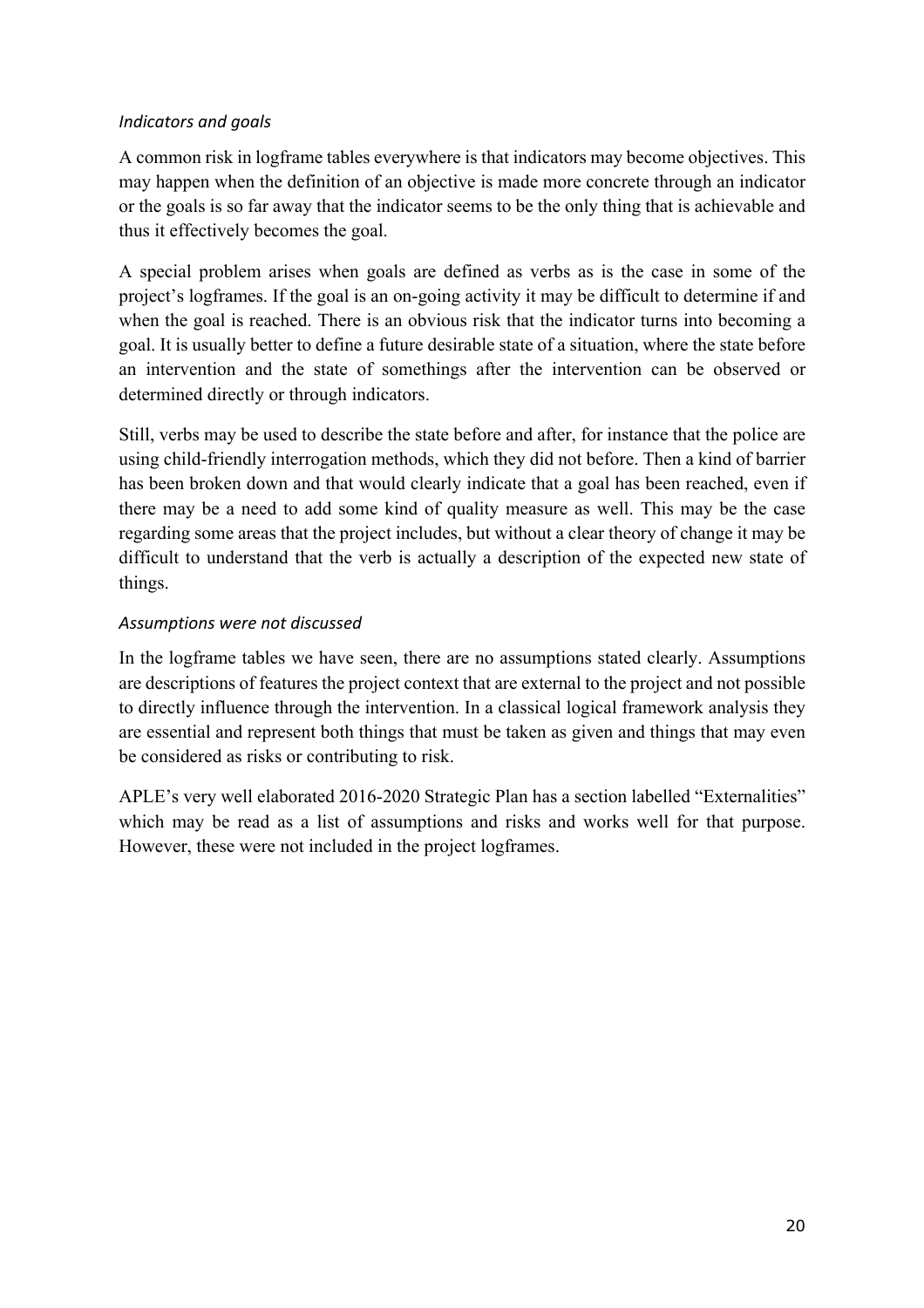# **6 ISSUES THAT MAY NEED MORE ATTENTION**

The following issues were discussed only very briefly or not at all in the project documentation:

- Scaling up; how to reach out to all regions and communities
- "Critical mass" how many must be informed/trained to trigger major effects
- Time perspective for reaching outcomes; apart from what is inside the time frame of the project
- Factors determining outcome (including assumptions)
- Institutional changes (or perhaps conditions) to be created for sustainability

An important feature in the project was that it intended to reach far more people and institutions than were included in the activities during its three years implementation period. The same goes for the three partners' past and current activities. The theory of change implies that the goals should be reached in two main ways: by institutional changes and by raising awareness in the general public about the particular risks for children.

In the former case, strategic changes in legislation, defining formal responsibilities for authorities and private enterprises regarding sexual exploitation of children, and improved ways of working, are aimed at reducing the risks for children and ideally make it impossible for potential perpetrators to act. In that way the entire society will benefit from such changes.

In the latter case, different strategies for spreading "the message" may be applied or assumed to work. Organisations like ECPAT or APLE will never on their own have enough resources to reach the entire population of a country. Nevertheless, they may in various ways be able to reach an increasing number of people, and it would therefore be important to discuss how to best scale up the activities. Such discussions are, however, largely absent in the documentation. Also absent are discussions about time needed to bring about substantial or crucial changes beyond the time frame of the project.

Linked to this may be the possibility of applying the concept of critical mass, i.e. if there may be a crucial number of people informed that creates a kind of independent and self-powered movement of awareness and change of attitudes.

The benefits from such discussions would be to put the current activities into perspective regarding time and resources, and it may also be a trigger to find new ways to work. It could in addition be useful when entering into dialogue with government and local institutions about roles and responsibilities in the long run.

In the preceding chapter we raised the importance to explicitly include assumptions in the logical framework analysis. This may be reformulated into a more general suggestion to analyse factors outside the project that may have decisive effect on the outcomes and impact. As mentioned above, this was to some extent done in APLE's strategy document, but it might be expanded further.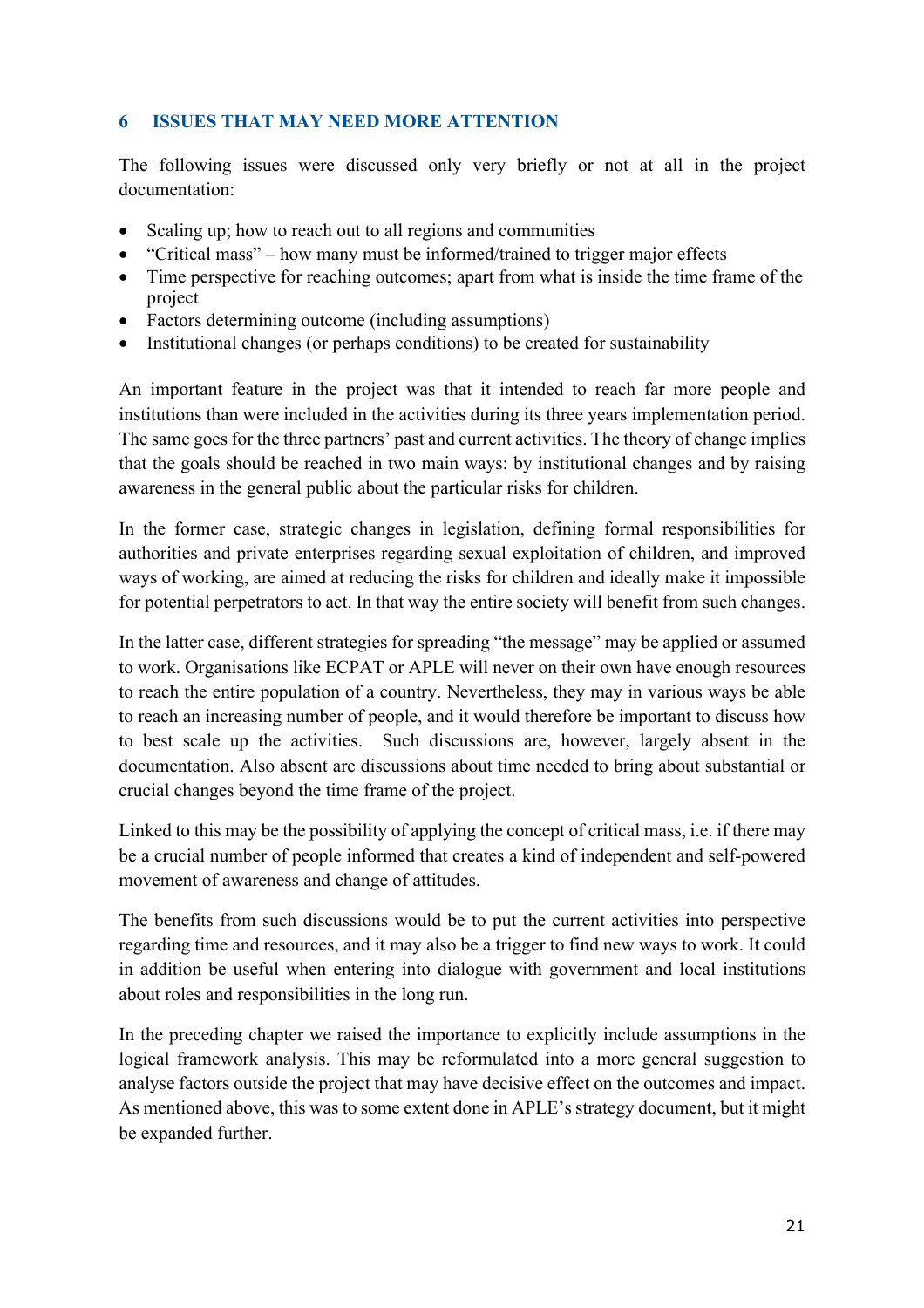# **7 CONCLUSIONS**

In section 2.7 above we discussed the usefulness of the international criteria and how they may be applied. In this chapter we present conclusions regarding the four criteria that were assessed in the evaluation.

# **7.1 Relevance**

Relevance in this case would mean two things:

- that the current project "Children are not commodities" and its implementation in Cambodia and the Philippines was an appropriate way to promote the overall goals for ECPAT Sweden and its partners, and
- that choosing APLE in Cambodia and ECPAT Philippines as partners was a good way to gain experience in handling international projects.

The ToR has only one general question about relevance, which corresponds to the two implicit questions above.

Our conclusion for the first question above is that the project was relevant considering the situation in the two countries, the direction of the work and results related to the two implementing partners and the potential response by authorities and the general public regarding actions to reduce consequences of sexual exploitation of children in the two countries.

On the second question our conclusion is that the choice of method to learn about managing projects abroad was relevant as it clearly addressed gaps in planning and operational knowledge at ECPAT Sweden. Also, being involved with projects abroad was relevant for understanding the social and political environment and conditions for working against this kind of problem, including the context for Swedish perpetrators, which created better understanding of actions needed in Sweden.

# **7.2 Effectiveness**

Regarding *effectiveness*, i.e. if the project produced the intended outputs and outcomes, the ToR suggest one main question and a couple of follow-up questions about reasons for reported results:

• "To which extent have the project contributed to outcome objectives as defined in the results matrix of the project? Why? Why not?"

The conclusion from the reports and interviews indicate clearly that the project was effective in reaching the expected project objectives. It could even be said that regarding the positive response from Laguna province in the Philippines the results were above expectations. Also this experience points at the effectiveness of a model of working that may be repeated in other locations and used as an illustration for local authorities on how to work against sexual exploitation of children.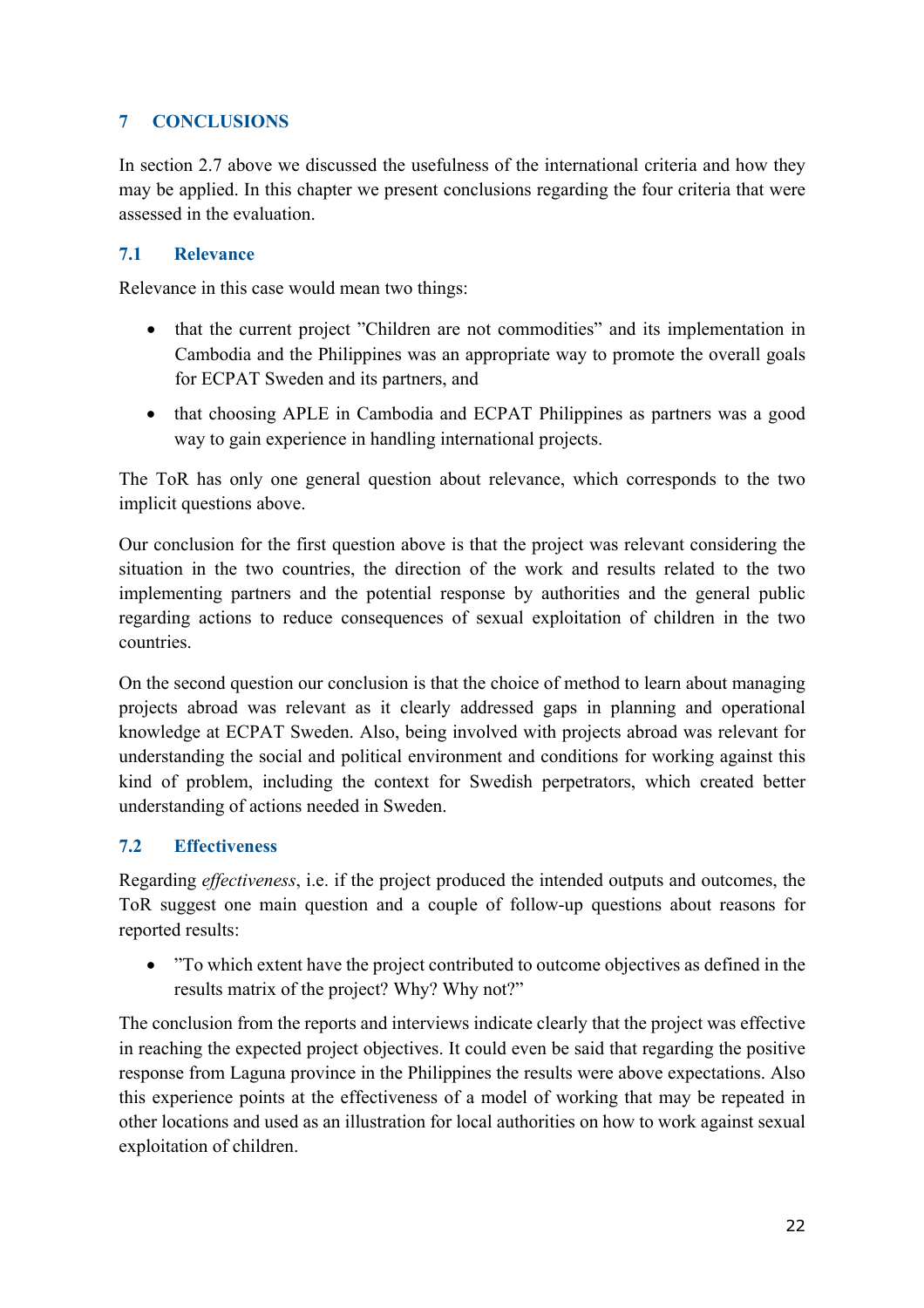The effectiveness questions above refer only to the project and not to the process. A couple of general process questions may be:

- To what extent have the experiences from the cooperation with the two partners shaped ECPAT Sweden's current views on international projects?
- Is "learning-by-doing" a mutually beneficial way of improving handling of international projects?

Also regarding these two questions the evaluation findings point at positive conclusions. It is obvious that the substantial knowledge gained over a long time by the two implementing partners was highly useful for ECPAT Sweden's learning process. Contributing to this seem to have been both organisations' experience from working with several different organisations and funding partners, which made them open for variation and probably gave an insight on the need for flexibility.

The decision to design the project as an on-going, continuous process instead of having a limited number of learning events, for instance at the beginning and at the end of the cooperation period, seems to have created a very effective learning process. The frequent meetings between the three partners were apparently in fact both learning events and management meetings. Interviews indicate that learning was mutual benefitting also APLE and ECPAT Philippines.

# **7.3 Impact and sustainability**

*Impact* is by definition about long-term effects. The project was running for three years, which means that long-term effects may still be difficult to determine. In the reporting by the partners, the term "outcome" was instead used to cover both more medium-term results and to narrow down what can reasonably be the effect of the intervention.

The ToR explicitly indicate that *sustainability* should be included and suggest a general question, asking if it is likely that the benefits of the project are sustainable. This criterion was assessed primarily regarding the process, but the project's sustainability is also discussed.

Long-term effects – impact – and sustainability are of course closely connected concepts and there are reasons to discuss them together.

Regarding the process, there is no doubt that the experiences from managing the project "Children are not commodities" have been well identified and acknowledged by ECPAT Sweden. The organisation has a number of other international engagements, although they are of a different kind and not implemented as separate projects in other countries. Efforts have been taken to retain the knowledge within the organisation through for example an international working group comprising all staff linked to international collaboration, which meets regularly and aims among other things to create routines for working with international partners. Also, the international strategy that the organisation decided on in 2020 provides a formal frame for further international work. In these ways it is possible to conclude that the project has left an impact.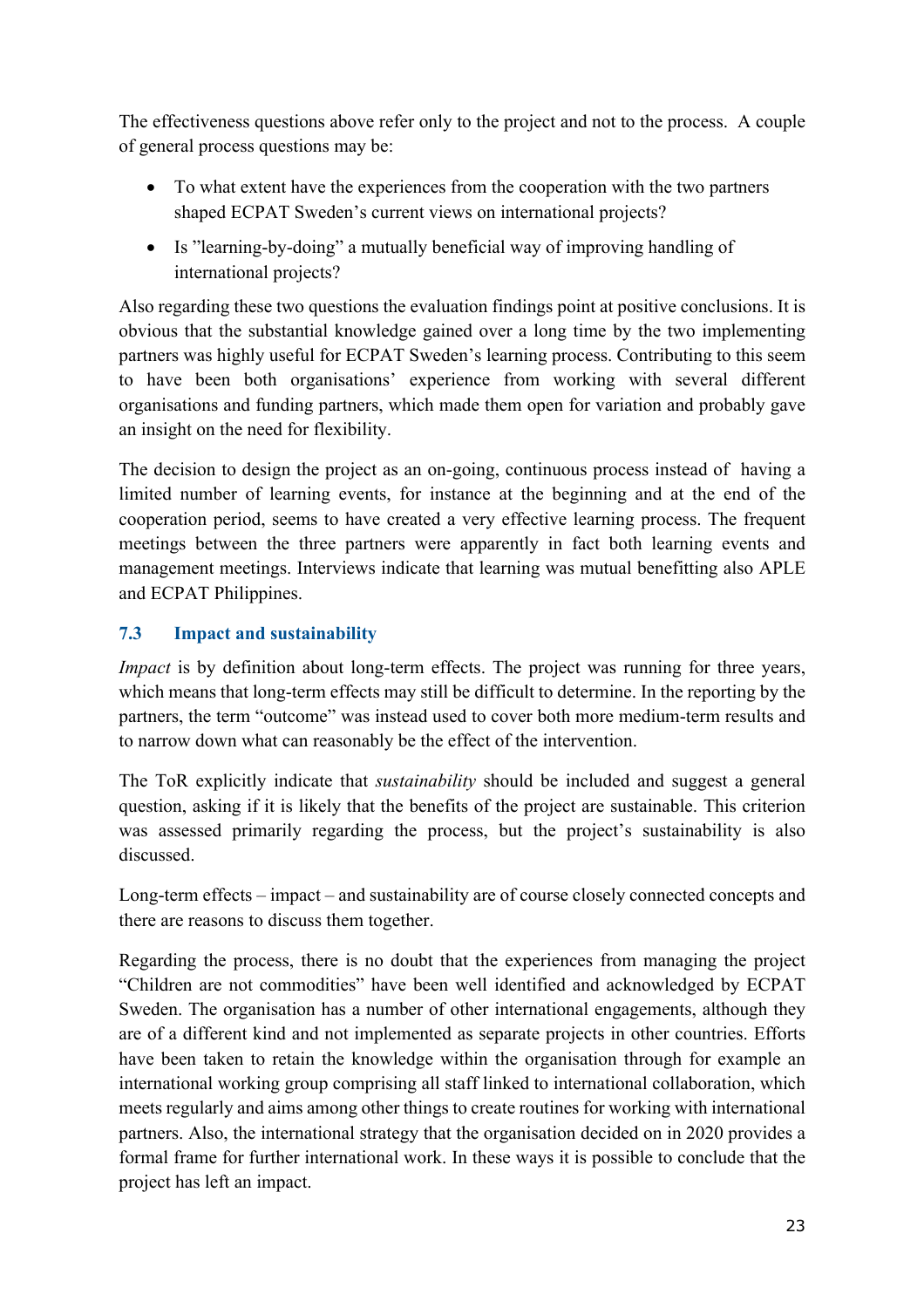However, the sustainability of this knowledge may be somewhat vulnerable as it rests mainly with one person, and there is at the time of writing of this evaluation report, no firm decision on how to continue with project abroad.

For the project, it may still be early days to make a firm conclusion on impact and sustainability but there are clear pointers in the right direction. APLE was able to focus and successfully work more with criminal justice development and has apparently had an impact on the ways the police are working with children regarding for instance interrogation techniques. Promising steps have also been taken towards the establishment of one-step service centres<sup>18</sup>, where abused children can receive more appropriate response and support compared to current practices when they often are subject to procedures that may increase their suffering.

Our conclusion is that the project has substantially contributed to sustainable changes in attitudes and ways of working aimed at national and local authorities in both countries, and probably also to awareness raising among the general public on occurrence and better response to sexual abuse of children.

<sup>&</sup>lt;sup>18</sup> The APLE research report "From Operation-oriented to Child-centered" (APLE Cambodia, 2020) include experiences from Sweden and other Nordic countries and has concrete proposals on how to create such centres.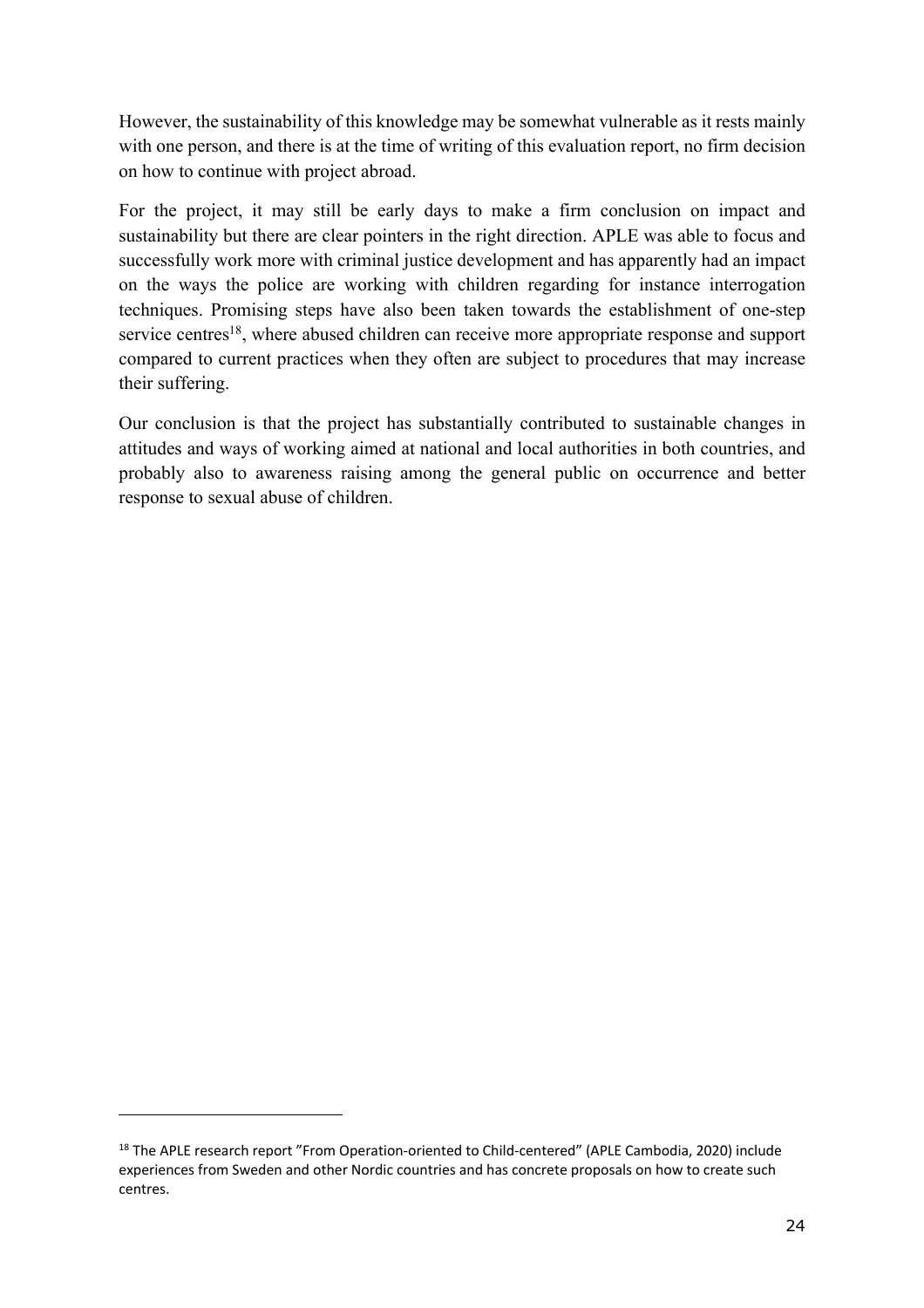#### **8 RECOMMENDATIONS**

- A. Don't lose momentum regarding projects abroad. Plan for a continuation of the cooperation with the existing partners and/or look soon for other projects and partners.
- B. Try to find ways to continue the *process*, i.e. the joint and mutual capacity development work that obviously was beneficial for all the three partners.
- C. Maintaining capacity within ECPAT Sweden to run international project seems vulnerable with a single program officer, who is funded only through the project contribution. Look for ways to fund this as a permanent post, not financed only through project funding.
- D. ECPAT Sweden already has an internal international working group, which is a way for exchanging experiences and discuss actions. However, this group seems to be informal, and it may be an advantage to make it permanent with a specific mandate.
- E. The way cooperation between partners in the "Children are not commodities" project was developed and implemented is encouraging and particularly suitable for this kind of work. Update the international policy for ECPAT Sweden and indicate in this document that stepwise, joint development of projects should be the normal way for cooperation.
- F. Reconsider the design and use of the logframe tables and other formats for project management documentation to make their use for different purposes more clear and to provide more space for discussions about alternatives and consequences of results.
- G. Try to find ways to discuss and include long term considerations about possibilities and forms for scaling up various actions and realistic time for sustainable results beyond the actual project time frame.